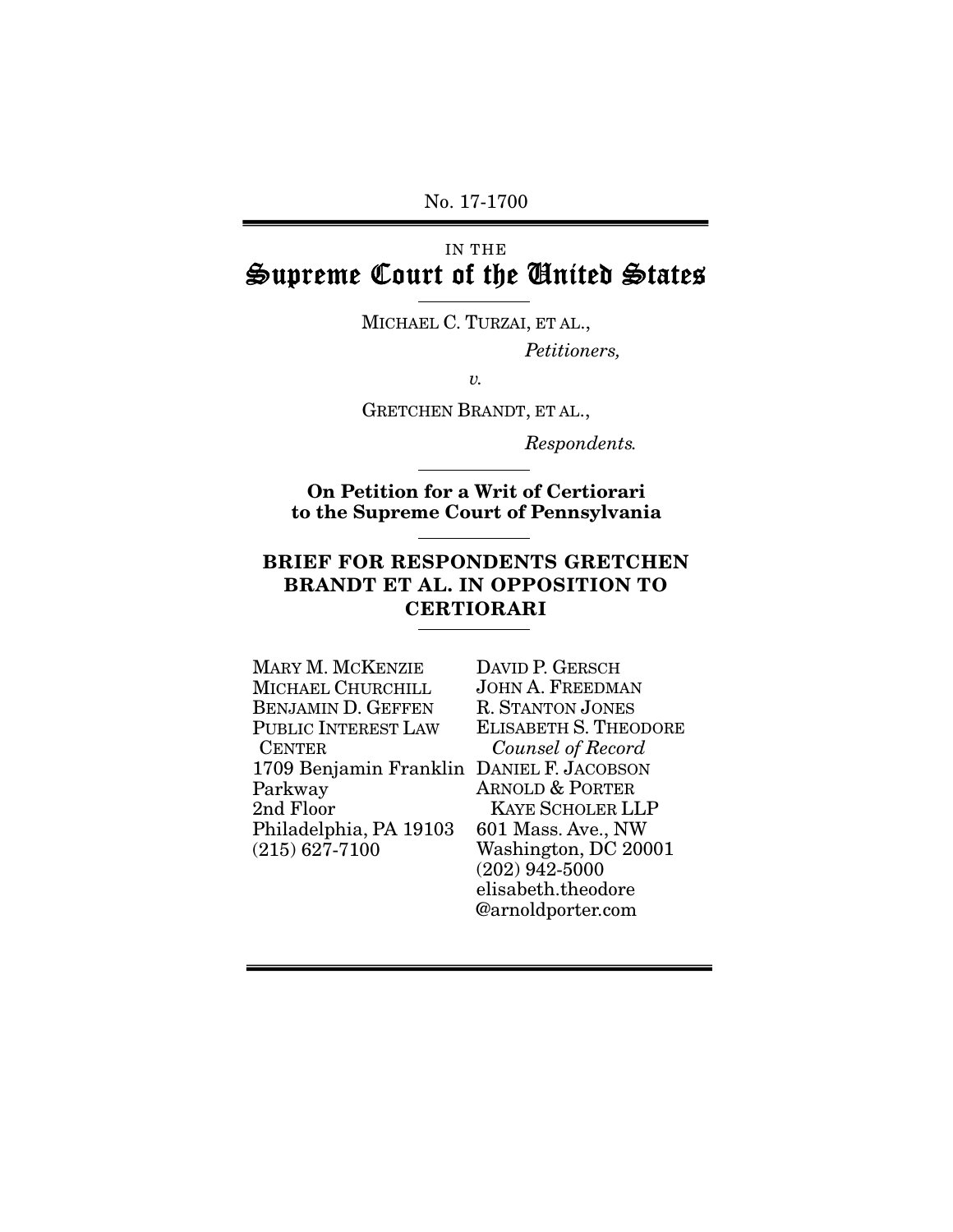### QUESTIONS PRESENTED

The questions presented are:

1. Whether state statutes establishing congressional districts are subject to state constitutional provisions, as construed by state courts.

2. Whether state courts may adopt remedial congressional districting plans, including when the prior plan violated the state constitution and the state legislature failed to adopt a remedy of its own.

3. Whether petitioners are estopped from arguing that state courts lack authority under the first two questions because petitioners have argued the polar opposite of their current positions, including to this Court.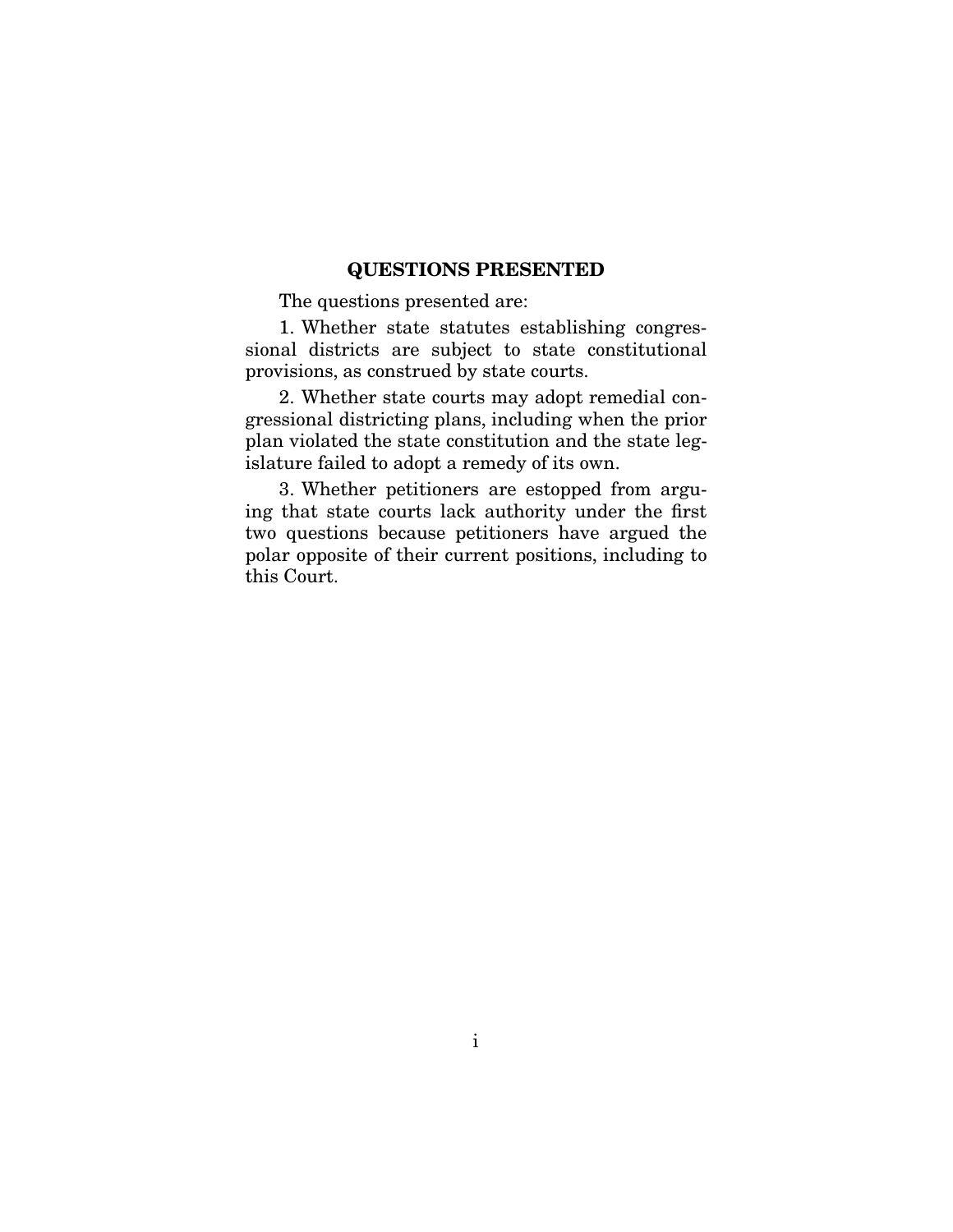# TABLE OF CONTENTS

|      | Page                                                                                                                                           |
|------|------------------------------------------------------------------------------------------------------------------------------------------------|
|      |                                                                                                                                                |
|      |                                                                                                                                                |
|      |                                                                                                                                                |
|      | COUNTER-STATEMENT OF THE CASE3                                                                                                                 |
|      | A. Pennsylvania's 2011 Congressional                                                                                                           |
|      | B. The Pennsylvania State Court                                                                                                                |
|      | REASONS TO DENY THE PETITION11                                                                                                                 |
| Ι.   | The Petition Does Not Raise Any<br>Substantial Federal Question11                                                                              |
|      | A. State Statutes Establishing<br>Congressional Districts Are Subject to<br>State Constitutional Provisions, as<br>Construed By State Courts11 |
|      | <b>B.</b> This Court Cannot Second-Guess<br>State High Court Interpretations of                                                                |
|      | C. The Elections Clause Does Not Strip<br><b>State Courts of Authority To Remedy</b><br>Violations of State Constitutions20                    |
| II.  |                                                                                                                                                |
| III. | This Petition Presents a Poor Vehicle for<br>Resolving Any Elections Clause Question28                                                         |
|      | A. Petitioners' Elections Clause<br>Arguments Are Doubly Estopped28                                                                            |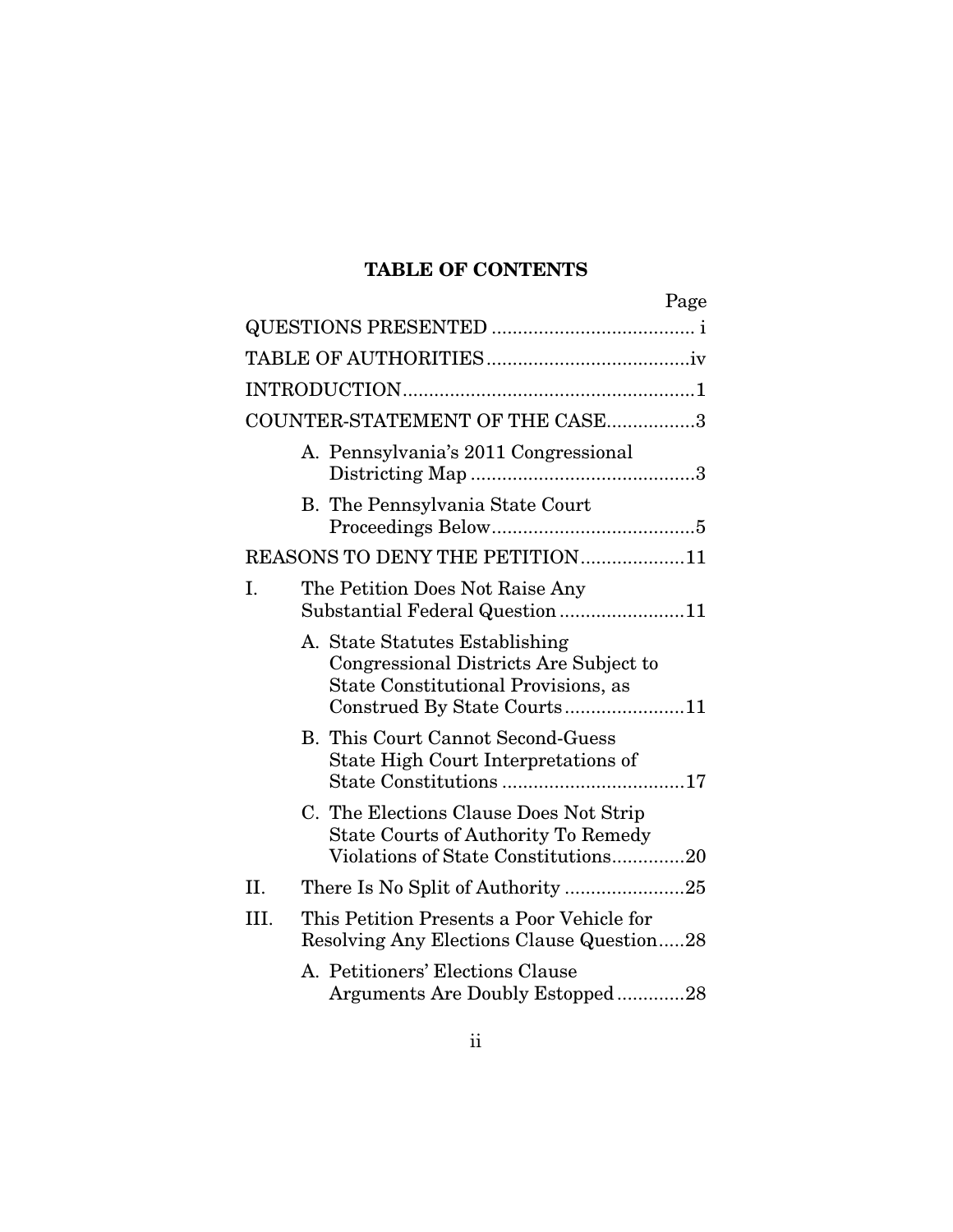| B. There Are Other Major Vehicle                                            |  |
|-----------------------------------------------------------------------------|--|
| C. This Court Should Not Intervene in<br>Disputes Between Branches of State |  |
|                                                                             |  |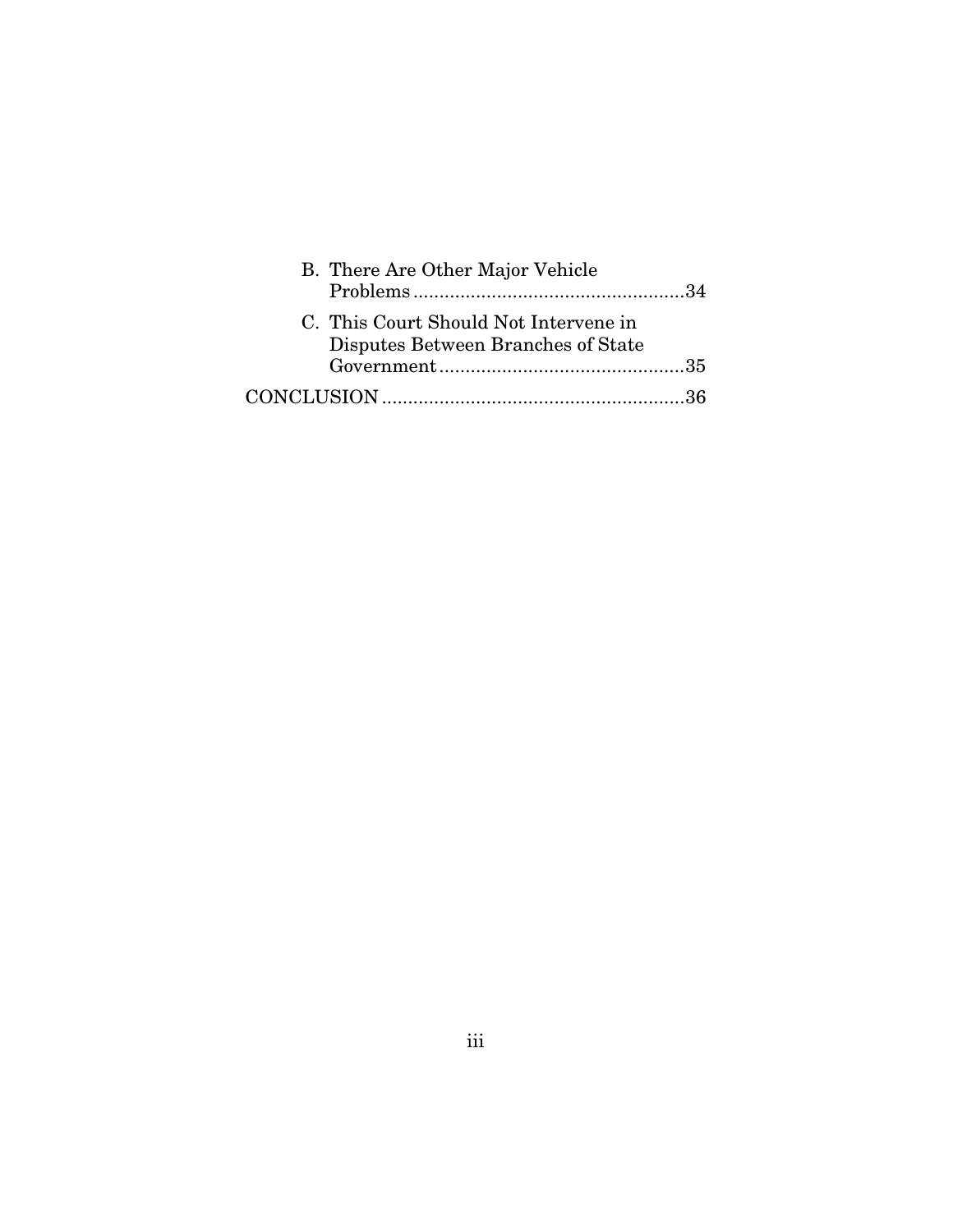# TABLE OF AUTHORITIES

| Cases                                                            | Page(s) |
|------------------------------------------------------------------|---------|
| Agre v. Wolf,                                                    |         |
| Ariz. State Legislature v. Ariz. Indep.<br>Redistricting Comm'n, |         |
| Arizona v. Evans,                                                |         |
| State ex rel. Beeson v. Marsh,                                   |         |
| Branch v. Smith,<br>538 U.S. 254 (2003) 14, 23, 24, 25           |         |
| Carroll v. Becker,                                               |         |
| Colegrove v. Green,                                              |         |
| Colorado General Assembly v. Salazar,                            |         |
| Cotlow v. Growe,<br>C8-91-985 (Minn. Special Redistricting       |         |
| Commonwealth ex rel. Dummit v.<br>O'Connell,                     |         |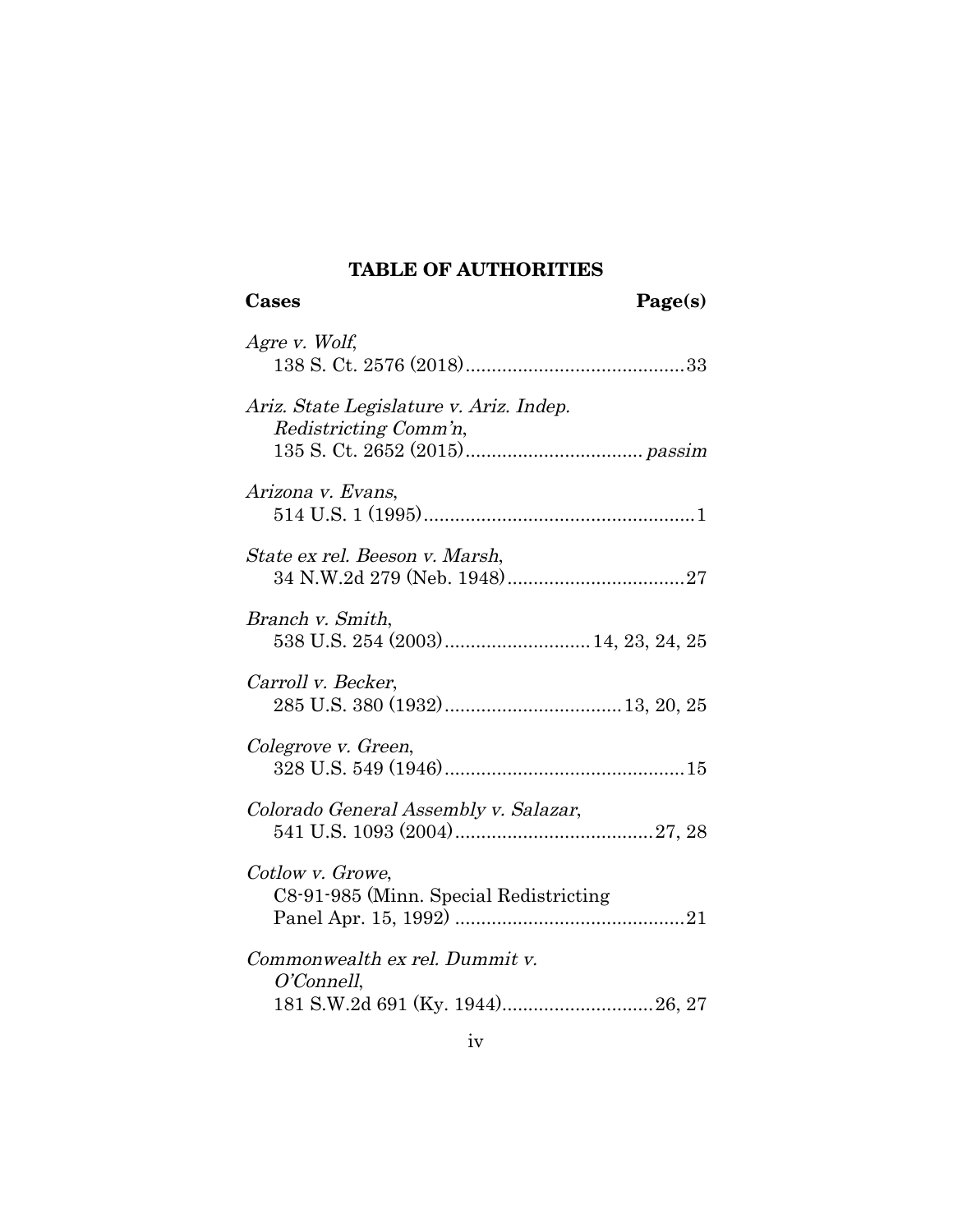| Emerick v. Harris,<br>1 Binn. 416, 1808 WL 1521 (Pa. 1808)14      |
|-------------------------------------------------------------------|
| Growe v. Emison,                                                  |
| Hortonville Joint Sch. Dist. No. 1 v.<br>Hortonville Educ. Ass'n, |
| Koenig v. Flynn,                                                  |
| League of Women Voters of Fla. v. Detzner,                        |
| Mellow v. Mitchell,                                               |
| In re Michael C. Turzai,                                          |
| Minnesota v. Nat'l Tea Co.,                                       |
| Moran v. Bowley,                                                  |
| New Hampshire v. Maine,                                           |
| Parsons v. Ryan,                                                  |
| Patchak v. Zinke,                                                 |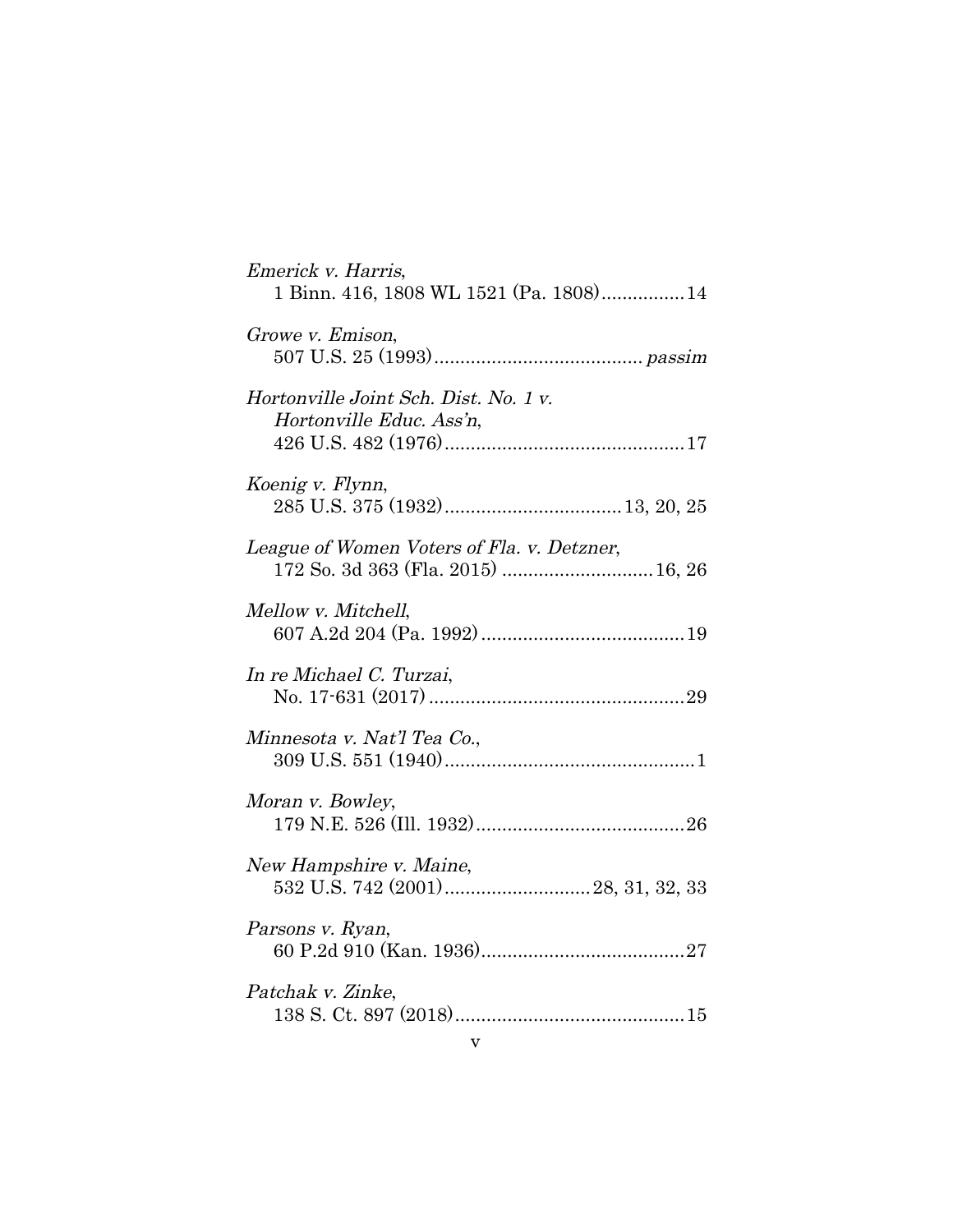| PG Publishing Co. v. Aichele,                              |  |
|------------------------------------------------------------|--|
| Raines v. Byrd,                                            |  |
| Reynolds v. Sims,                                          |  |
| Scott v. Germano,                                          |  |
| Smiley v. Holm,                                            |  |
| Smith v. Clark,<br>189 F. Supp. 2d 548 (S.D. Miss 2002) 23 |  |
| Wesberry v. Sanders,                                       |  |
| William Penn Sch. Dist. v. Pa. Dep't of                    |  |
| Educ.,                                                     |  |
| Wood v. State,                                             |  |
| <b>Statutes and Constitutional Provisions</b>              |  |
|                                                            |  |
|                                                            |  |

2 U.S.C. § 2c ............................................................... 24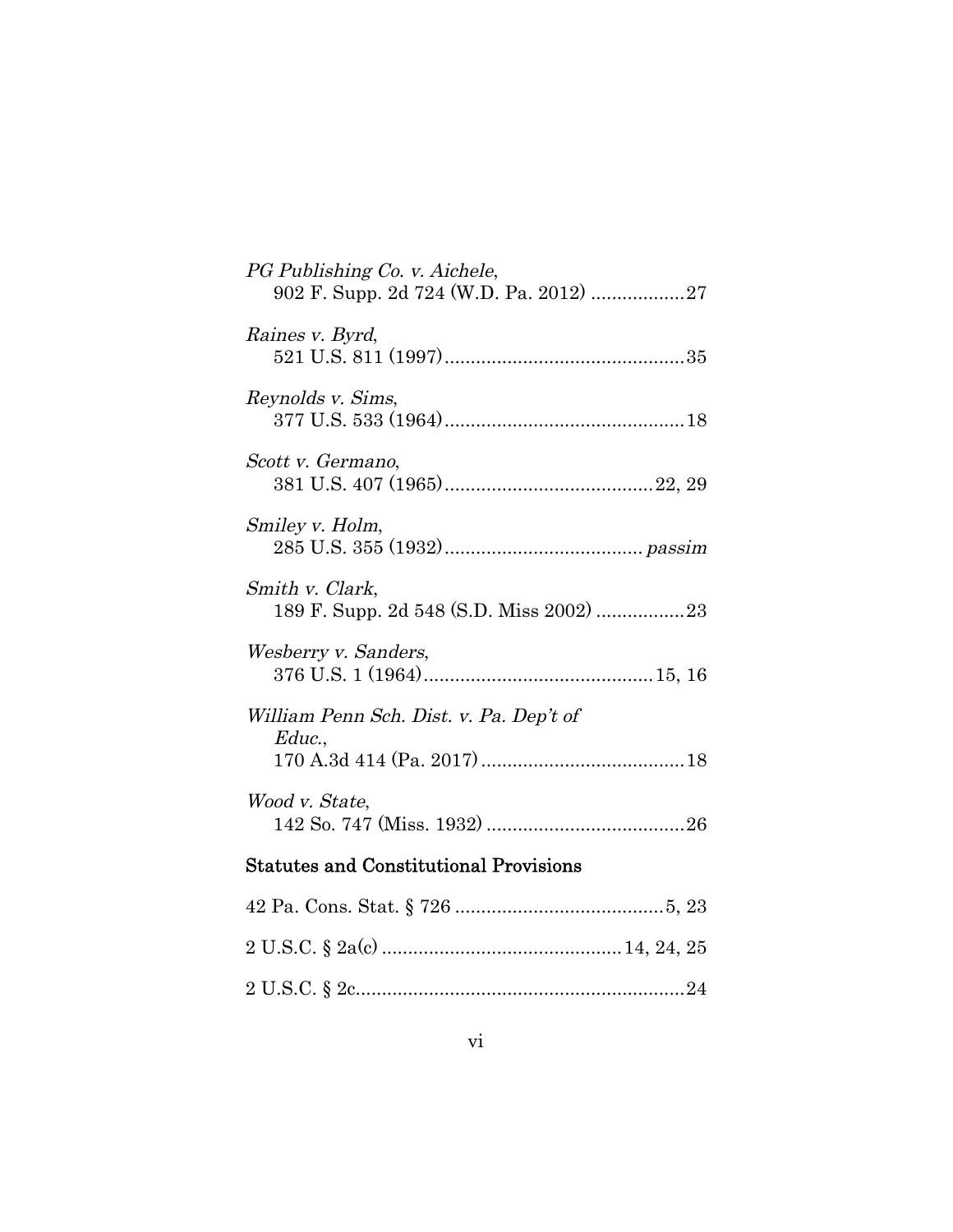| U.S. Const. art. I, § 4 14, 16, 20, 27 |  |
|----------------------------------------|--|
|                                        |  |
|                                        |  |
|                                        |  |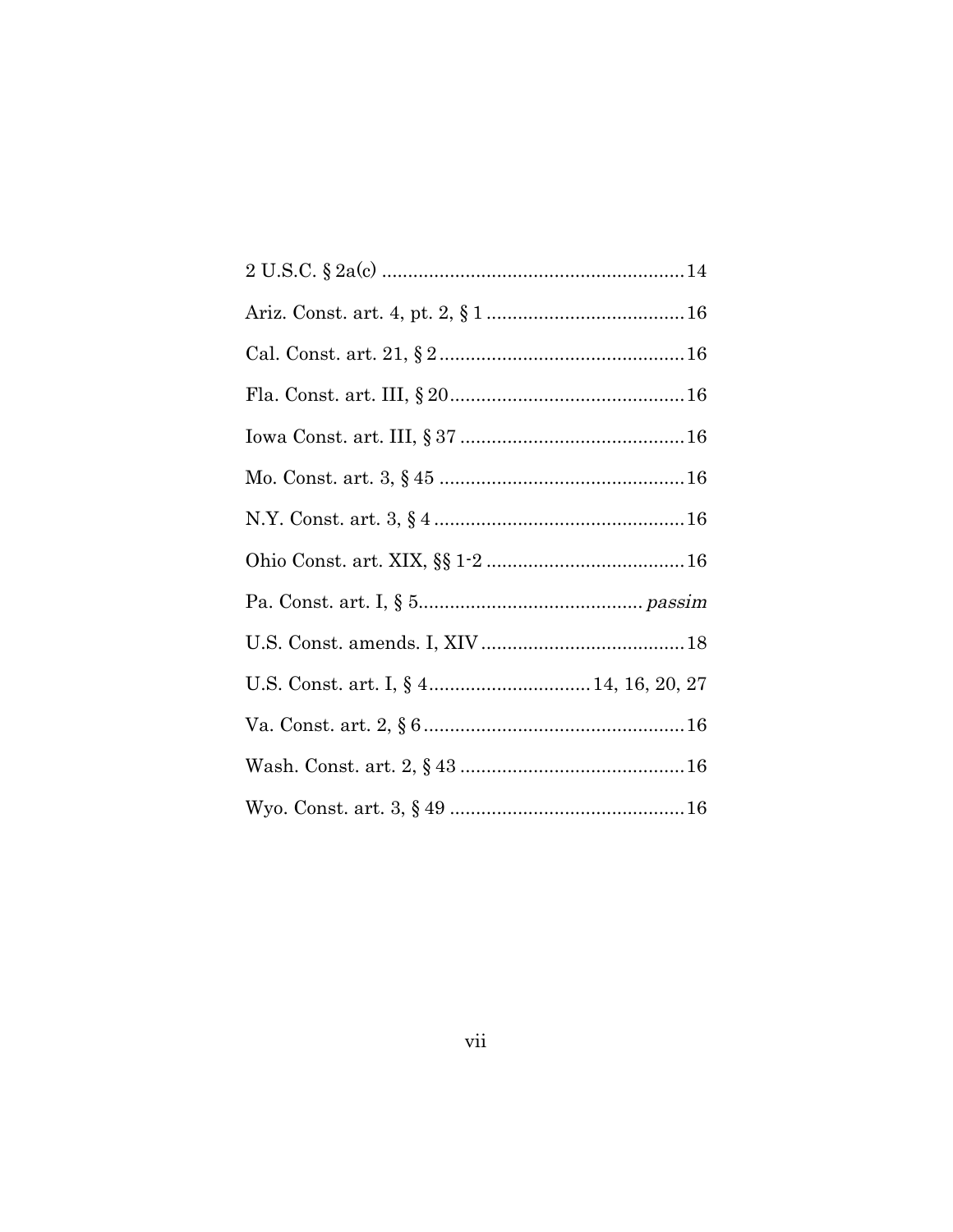#### INTRODUCTION

The Pennsylvania Supreme Court struck down Pennsylvania's 2011 congressional map on the "sole basis" that it violates the Pennsylvania Constitution's Free and Equal Elections Clause—which has no counterpart in the U.S. Constitution—and ordered a remedial map for the 2018 elections. Petitioners' serial emergency applications asking this Court to stay the state court's orders were denied. Since then, Pennsylvania conducted its primary elections under the state court's remedial map in May 2018, and that map will be used in the November 2018 general elections.

Petitioners now ask this Court to grant certiorari and order the reinstatement of a map that violates the Pennsylvania constitution for use in Pennsylvania's 2020 elections. The Court should deny review, just as it denied two stays. It is hornbook law that this Court cannot review decisions of state courts construing state law. State courts are "free to serve as experimental laboratories," *Arizona v. Evans*, 514 U.S. 1, 8 (1995), and "[i]t is fundamental that state courts be left free and unfettered by [this Court] in interpreting their state constitutions," *Minnesota v. Nat'l Tea Co.*, 309 U.S. 551, 557 (1940). Petitioners urge this Court to cast aside these fundamental principles and intervene in this state-court, state-law case. The Court should not do so. There is no partisan gerrymandering exception to federalism.

Petitioners' ostensible hook for federal intervention is a theory of the U.S. Constitution's Elections Clause that this Court has squarely rejected in decisions dating back nearly a century. Petitioners ask this Court to grant certiorari to hold that state laws creating congressional districts need not comply with "substantive" state constitutional provisions. This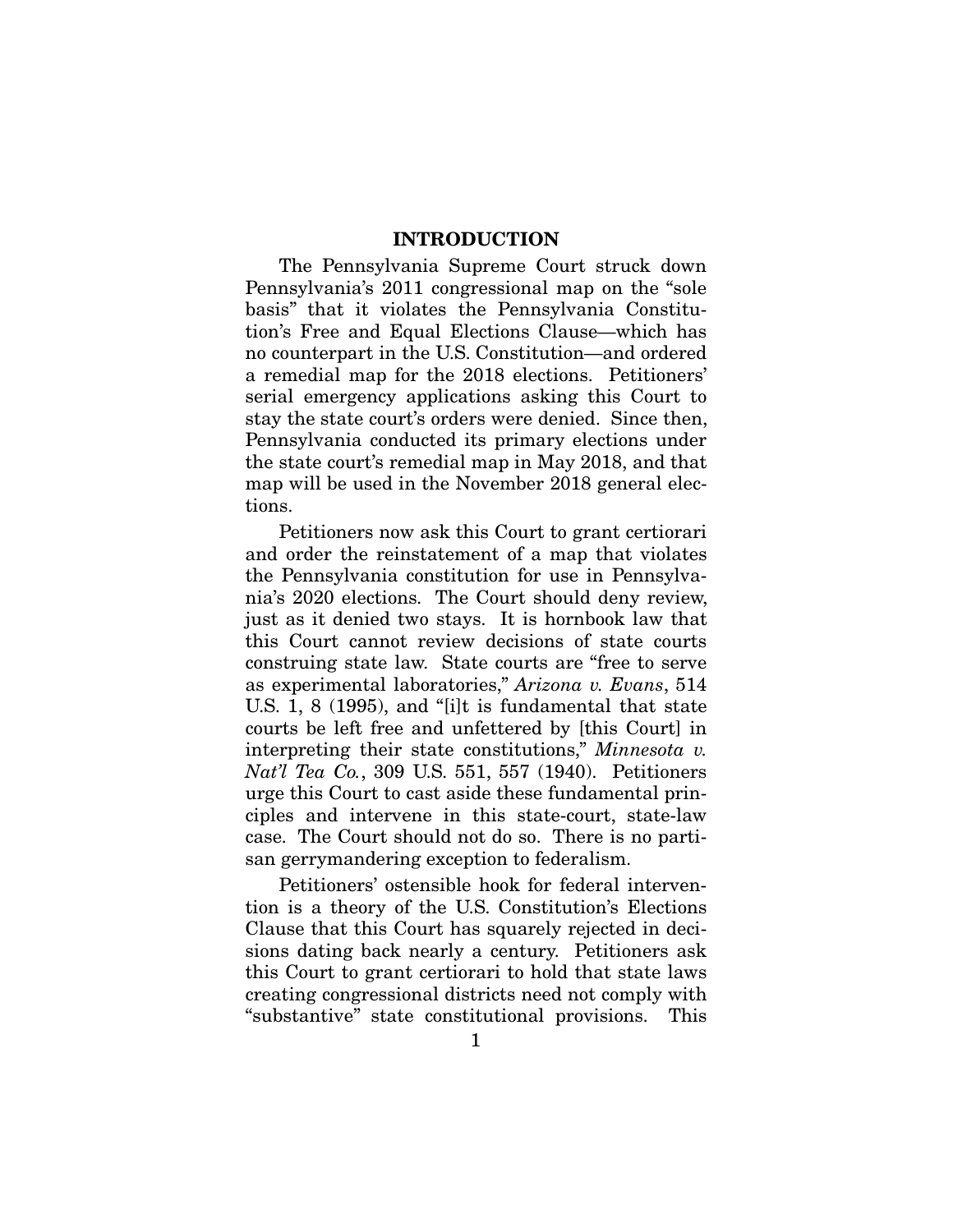radical theory is inconsistent with basic federalism principles and this Court's longstanding precedent, and would upend constitutional provisions in at least 11 states imposing "substantive" restrictions on congressional redistricting. Petitioners' alternative suggestions—that this Court should invent a novel distinction between "explicit" and "non-explicit" constitutional provisions, or should hold that state courts may identify but may not remedy state constitutional violations—are no more serious and raise no important questions.

Unsurprisingly, there is no division or confusion among lower courts on the basic issues here, contrary to Petitioners' assertions. Petitioners' citation to Civil War-era decisions predating this Court's authoritative interpretations of the Elections Clause does not evidence a split warranting certiorari. There is simply no need to grant certiorari to decide whether state courts may impose state constitutional provisions on state laws creating congressional districts, or may remedy congressional plans that do violate the state constitution. It is settled that they can.

This Court need not take our word for it. For months, Petitioners told federal courts in separate suits challenging the 2011 map that, under settled precedent, the Pennsylvania state courts in this very case had the power to review the plan for stateconstitutional defects and to issue a remedial plan, and that the federal courts had to defer. Petitioners persuaded a federal court to grant a stay of parallel litigation based on these arguments. Petitioners are estopped from now challenging the state court's judgment on the theory that state courts have no power in this realm. Estoppel and other defects make this case a poor vehicle to review either of the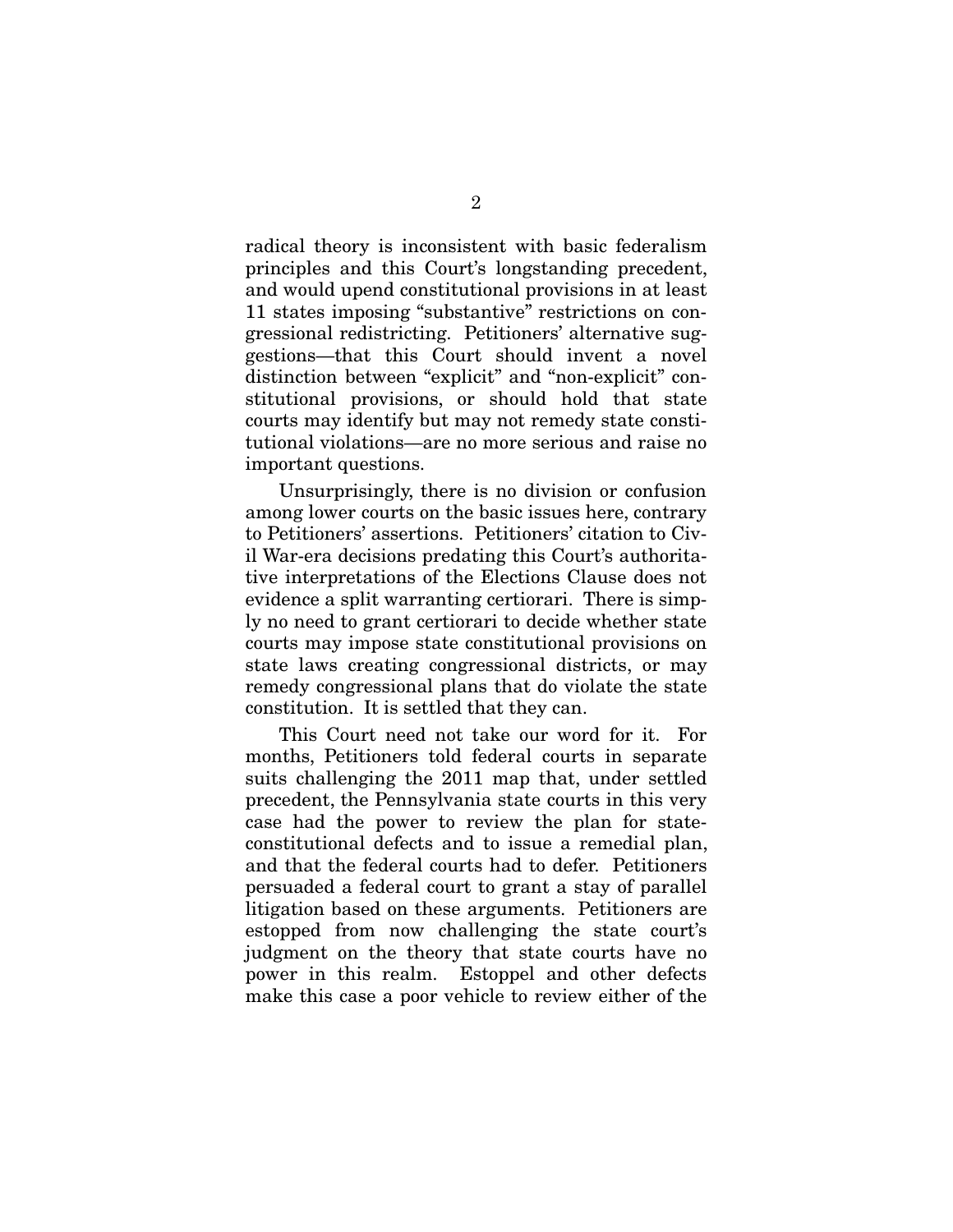questions presented, even if those questions otherwise merited this Court's review, which they do not.

## COUNTER-STATEMENT OF THE CASE A. Pennsylvania's 2011 Congressional Districting Map

1. In the 2010 general elections, Republicans took control of the Pennsylvania House, retained control of the Pennsylvania Senate, and won the governorship. App. 8. This gave Republicans exclusive control over Pennsylvania's congressional redistricting following the 2010 census. Working in secret, Republican mapmakers in Pennsylvania's legislature used past election results to calculate partisanship scores for each precinct, municipality, and county in Pennsylvania, and created "redistricting maps revealing partisan scoring down to the precinct level." App. 42; *see* Pls.' Exhibit ("PX") 1 at 38-41; Trial Tr. ("Tr.") 299:10-309:21.

Senate Bill 1249 started as an empty shell—it contained no map or details for three months. App. 8-9. On December 14, 2011, Republicans amended the bill to add, for the first time, actual descriptions of the new districts. *Id.* Republican Senators suspended the ordinary rules of procedure to rush the bill through the Senate that same day. 17A909 Stay Appl. App'x D ("App'x D") ¶¶ 109, 126.<sup>1</sup> Less than a week later, on December 20, 2011, the House passed SB 1249, and Governor Corbett signed the bill into law two days later. App. 10.

<sup>&</sup>lt;sup>1</sup> The petition appendix includes only a short excerpt from the Pennsylvania lower court's opinion; Respondents accordingly cite to the version attached to Petitioners' second stay application.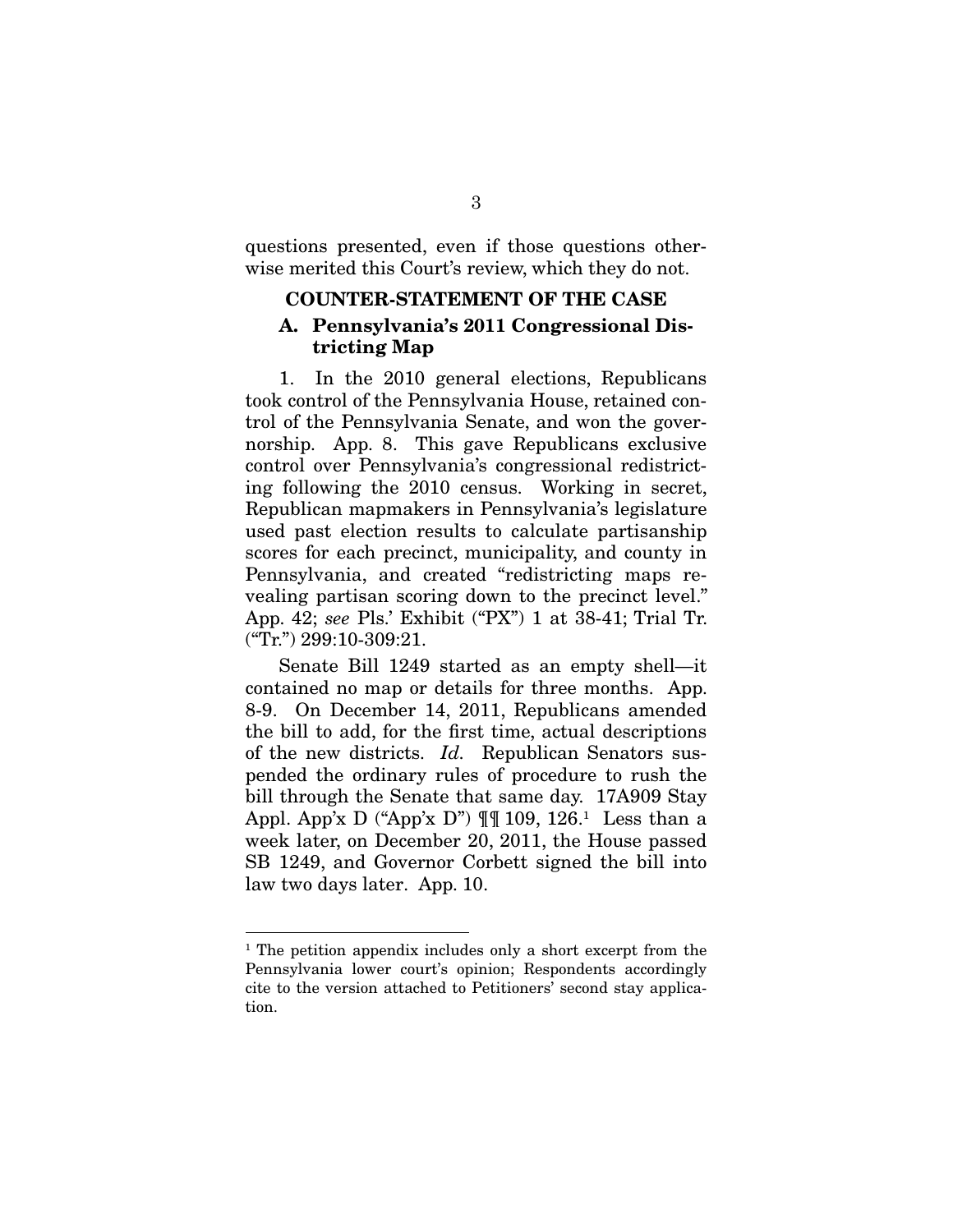2. The 2011 map "packed" Democratic voters into five districts that Democrats would win by wide margins, and "cracked" the remaining Democratic voters by spreading them across 13 districts that would be reliably Republican. Petitioners' counsel admitted to the Pennsylvania Supreme Court that "[v]oters were classified and placed into districts" based upon the manner in which they voted in prior elections." Oral Arg. Video at 1:54:33-44. The result was bizarre districts that ripped apart Pennsylvania's communities to an unprecedented degree. App. 58-61.

By way of example, the 7th District's tortured shape earned the moniker "Goofy Kicking Donald Duck." App. 59; Tr. 598:25-599:22. This district alone split five counties and 26 municipalities and at multiple points was barely contiguous. App. 59-60; PX53 at 30-32.

The 6th District was nearly as absurd as the 7th. It cobbled together pieces of multiple communities, resembling Florida "with a more jagged and elongated panhandle." App'x D ¶ 324. A surgical incision carved out Reading, the county seat and a Democratic stronghold, from the rest of Berks County, instead grouping it with far-flung communities in the Republican 16th District via a narrow isthmus. App. 16, 29 n.17; App'x D ¶ 325; PX53 at 28-29, 50-52.

Erie County was undivided throughout modern history until the 2011 map split it, cracking its Democratic voters between the Republican 3rd and 5th Districts. App. 13, 15, 29 n.19, 59. The map carved up the distinctive community of the Lehigh Valley for the first time in modern history to dilute its Democratic voters. App'x D ¶¶ 326-28; PX53 at 47-49, 54- 55. The record contains many more examples.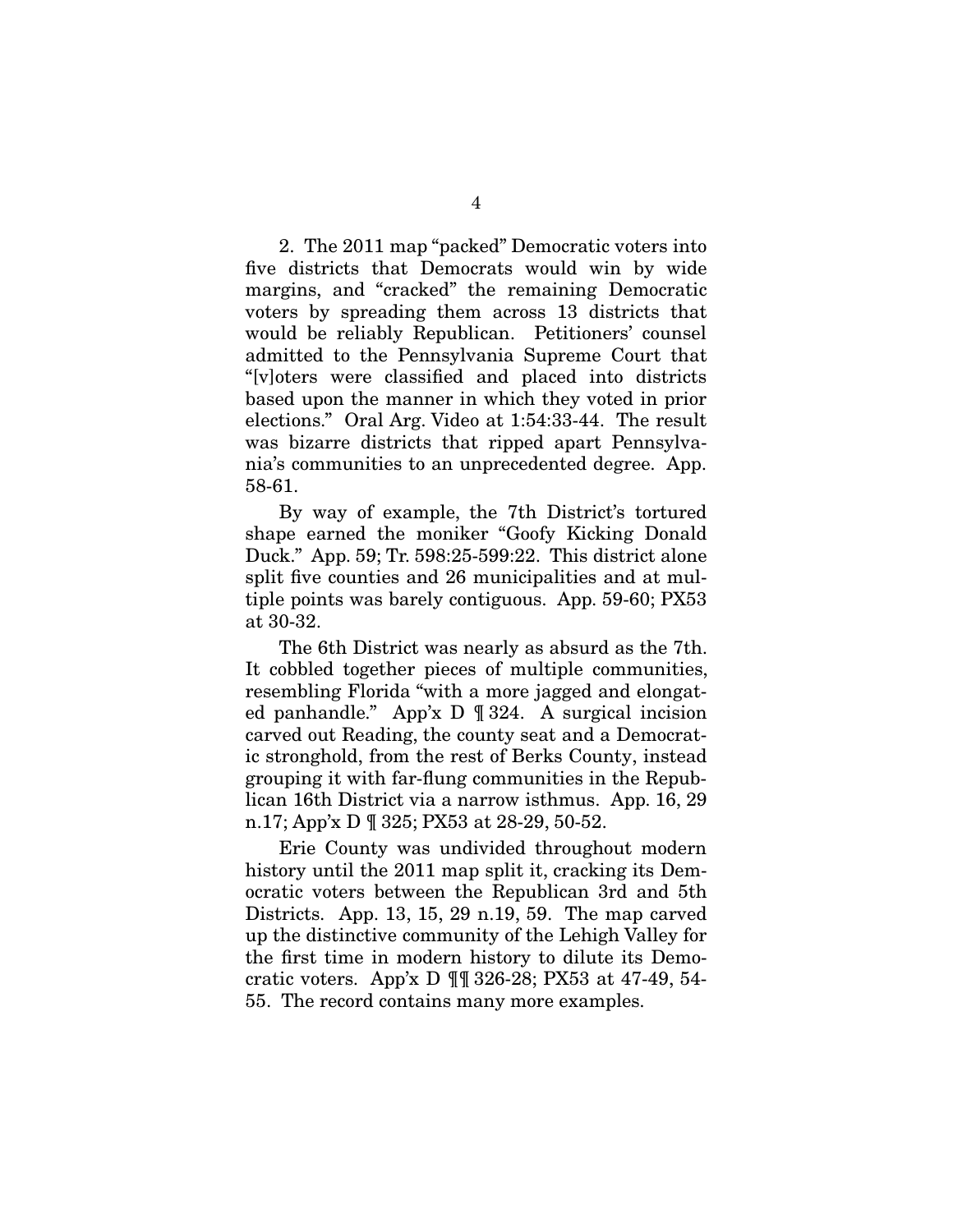3. In each of the three election cycles under the 2011 map, Republican candidates won 13 of Pennsylvania's 18 congressional seats—the same 13 seats each time. App. 33. In 2012, Republicans won those same 13 of 18 seats (72%) despite winning only a minority of the total statewide vote (49%). *Id.*

#### B. The Pennsylvania State Court Proceedings Below

1. Respondents filed this action against Petitioners and others in the Pennsylvania Commonwealth Court on June 15, 2017. Respondents challenged the 2011 map exclusively under the Pennsylvania Constitution, including its Free and Equal Elections Clause, Pa. Const. art. I, § 5. That provision requires that "[e]lections" be "free and equal." *Id.* It has no federal counterpart.

On November 9, 2017, the Pennsylvania Supreme Court exercised "extraordinary jurisdiction" under 42 Pa. Cons. Stat. § 726, which authorizes the court to "assume plenary jurisdiction" over any case "involving an issue of immediate public importance" and to "enter a final order or otherwise cause right and justice to be done." The state high court ordered the Commonwealth Court to conduct a trial and issue findings of fact and conclusions of law.

2. At the weeklong trial in December 2017, Plaintiffs' experts demonstrated the 2011 map's extreme partisan bias. Dr. John J. Kennedy, an expert in Pennsylvania's political geography, demonstrated—without rebuttal—that partisan intent was the only explanation for the map's packing and cracking of Democratic voters, its bizarre districts, and its unprecedented division of communities. App. 58-61, 156-60.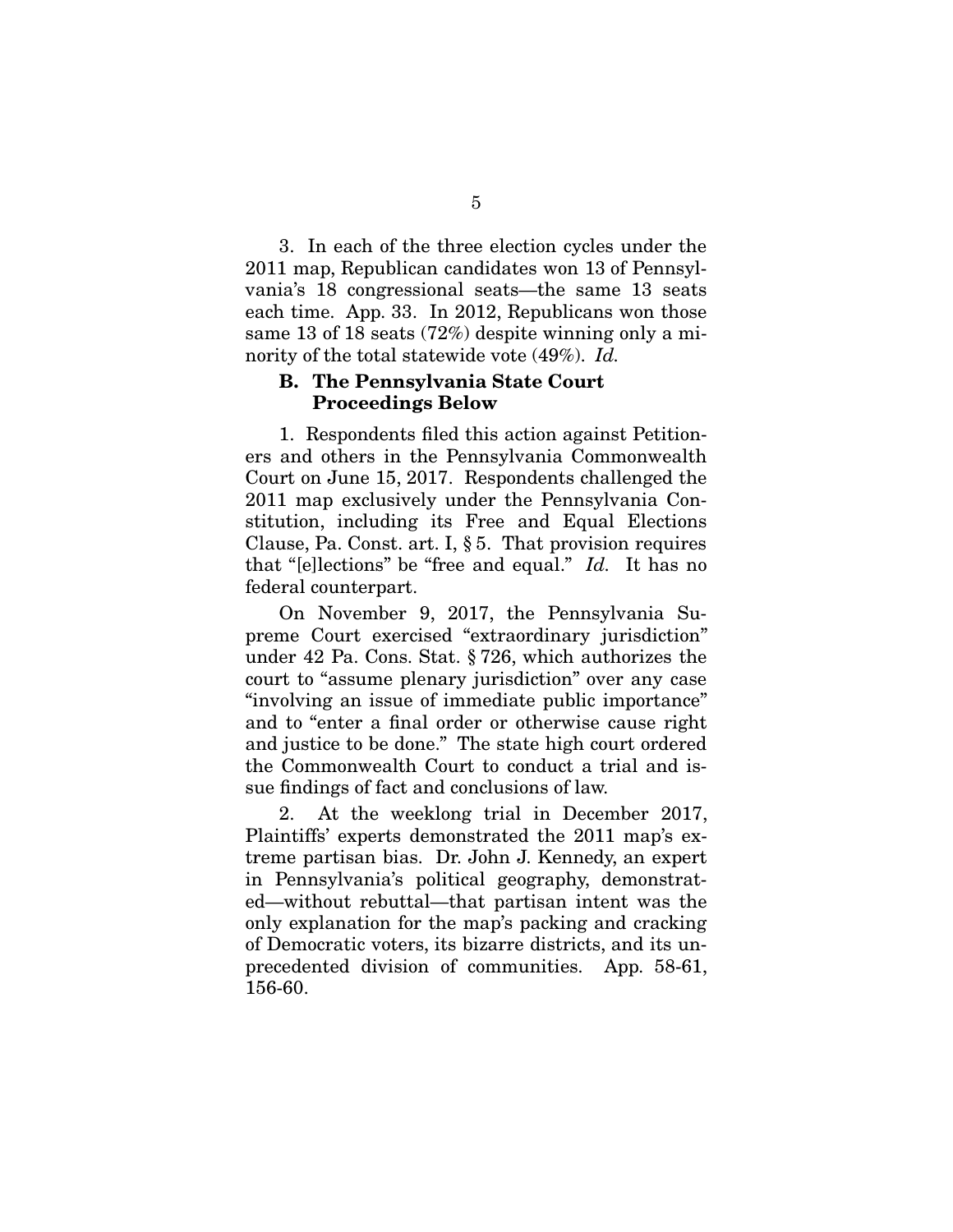Using a computer simulation methodology, Dr. Jowei Chen concluded with over 99.9% statistical certainty that the 2011 plan's 13-5 Republican advantage would never have emerged from a districting process that adhered to traditional principles. App. 47-58. Dr. Chen concluded that extreme partisan intent subordinated traditional districting principles in the 2011 plan. App. 54. As a result, Republicans won 4 to 5 more seats than they would have under a plan that followed only traditional principles. App'x D ¶ 267; Tr. 204:16-205:6.

Dr. Wesley Pegden, a mathematician at Carnegie Mellon University, demonstrated to a mathematical certainty that the 2011 map was intentionally drawn to maximize partisan advantage. App. 61-62. Using a computer algorithm that generated hundreds of billions of maps, he showed that the 2011 map was so carefully engineered that its Republican bias rapidly dissipated when tiny random changes were made to the district boundaries. App. 61-62; App'x D ¶¶ 342- 43, 358-59.

Dr. Christopher Warshaw demonstrated that, under the "Efficiency Gap" measure, the three congressional elections held under the 2011 map produced extreme levels of pro-Republican bias—the worst in Pennsylvania's history and among the worst in American history. App. 62-66; PX35 at 5-15.

3. On December 29, 2017, the Commonwealth Court issued recommended findings of fact and conclusions of law. The court credited all of Respondents' experts and found Petitioners' experts not credible. The court then found that the evidence "established intentional discrimination," App. 82-83, and that "a particular partisan goal—the creation of 13 Republican districts—predominated" in drawing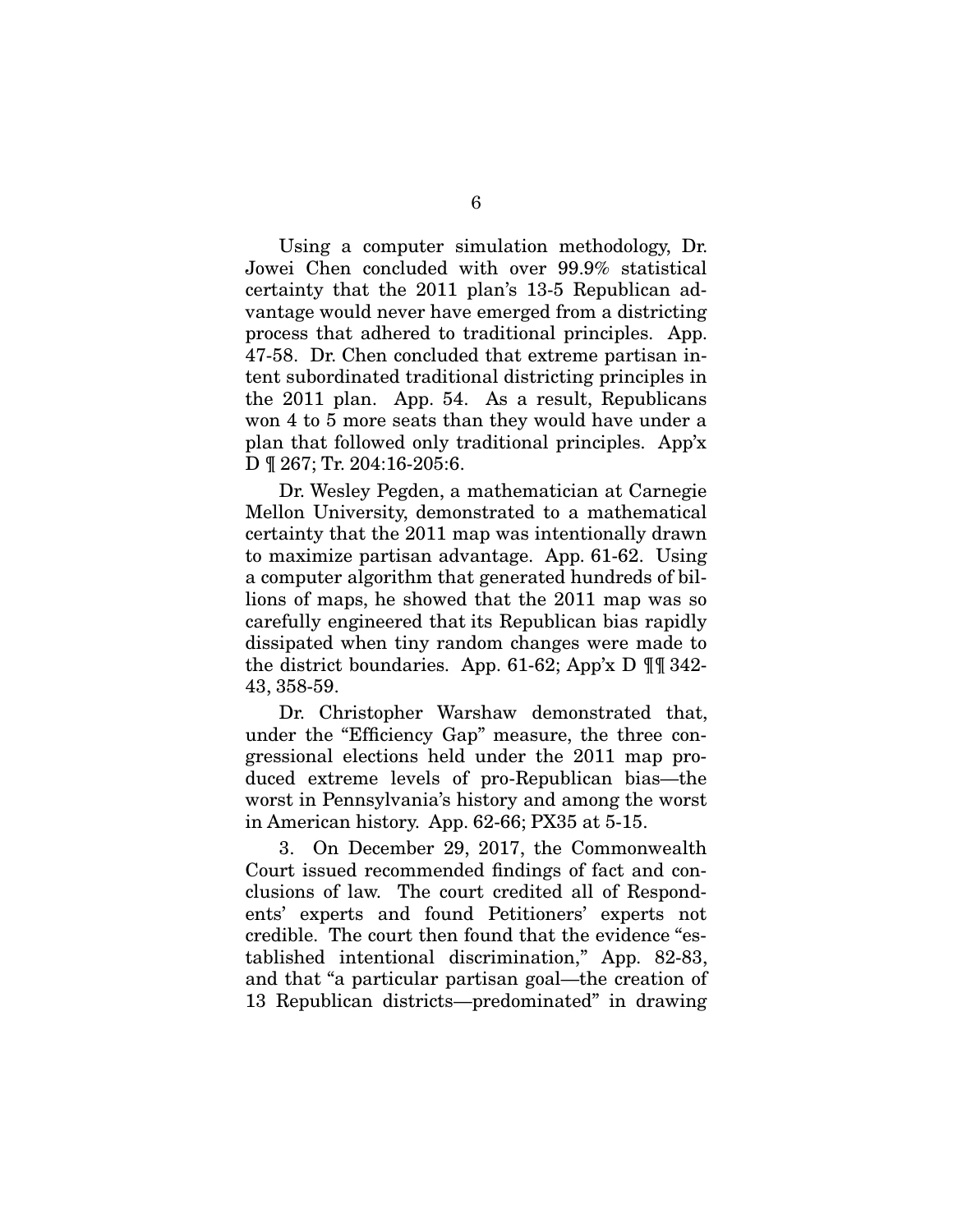the 2011 map, App'x D ¶ 291. The court nevertheless recommended upholding the map.

4. At oral argument in the Pennsylvania Supreme Court, Petitioners' counsel stated that, if the 2011 map were struck down, Petitioners wanted "at least three weeks" to pass a new map. App. 229 n.2. Counsel also admitted that the Pennsylvania Supreme Court had previously applied the traditional districting criteria of compactness, contiguity, and avoiding splitting political subdivisions in assessing congressional maps, and agreed that those criteria were appropriate. Oral Arg. Video at 1:29:41-1:32:47.

5. On January 22, 2018, the Pennsylvania Supreme Court struck down the 2011 map on the "sole basis" that it violated the Pennsylvania Constitution. App. 208. In light of the "requests of the parties … [a]t oral argument," App. 229 n.2, the court gave the General Assembly nearly three weeks (until February 9) to submit a remedial map to the Governor, and another week for the Governor to consider such a submission. If the other branches failed to agree on a valid map, the court stated that it would "proceed expeditiously to adopt a plan." App. 209. The court declared that there would be a remedial map in place by February 19, App. 209, in line with an earlier affidavit from Pennsylvania's chief election official that the May 15 congressional primaries would need to be postponed, at a cost of \$20 million, unless a new map were adopted by February 20, App'x D ¶ 448.

The Pennsylvania Supreme Court's January 22 order set clear, well-established criteria for any remedial map. It had to "consist of: congressional districts composed of compact and contiguous territory; as nearly equal in population as practicable; and which do not divide any county, city, incorporated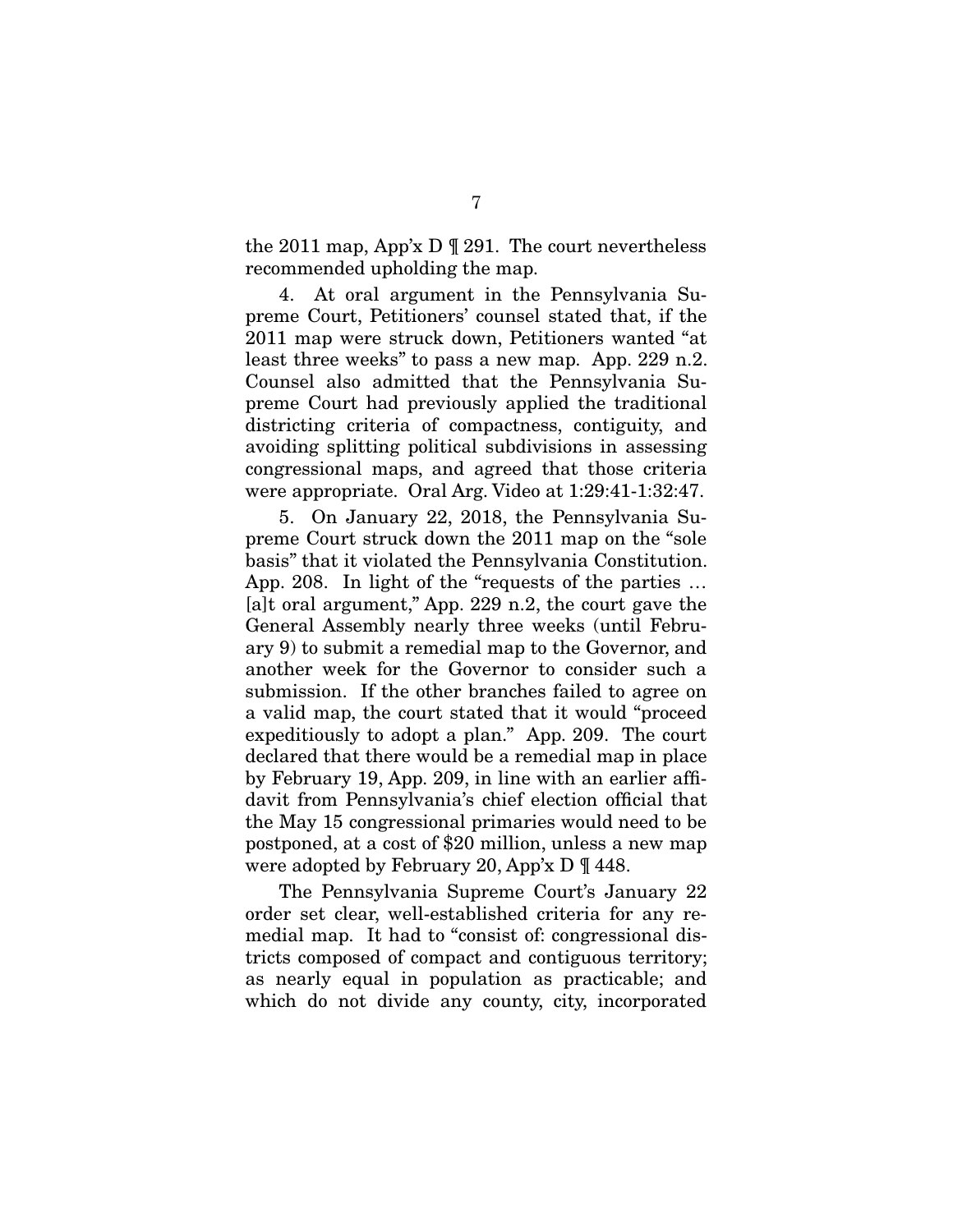town, borough, township, or ward, except where necessary to ensure equality of population." App. 209.

On January 25, 2018, the state high court appointed Dr. Nathaniel Persily of Stanford University to serve "as an advisor to assist the Court in adopting, if necessary, a remedial congressional redistricting plan." App. 230.

6. On January 26, 2018, Petitioners filed an emergency application asking this Court to stay the Pennsylvania Supreme Court's judgment and remedial process on the ground that they violated the Elections Clause. 17A795 Stay Appl. 9-10, 20, 22-23. Justice Alito denied the stay application on February 5.

7. In an opinion issued February 7, 2018, the Pennsylvania Supreme Court held that the 2011 map violated the Pennsylvania Constitution's Free and Equal Elections Clause. App. 3. The court explained that Pennsylvania's "founding document is the ancestor, not the offspring, of the federal Constitution," and that Pennsylvania's Free and Equal Elections Clause "provides a constitutional standard, and remedy," for partisan gerrymandering, "even if the federal charter does not." App. 3. The court undertook a lengthy analysis of the Free and Equal Elections Clause and its "evolution" in light of "[o]ur Commonwealth's centuries-old and unique history." App. 123- 33. The court concluded that the Clause's "actual and plain language … mandates that all voters have an equal opportunity to translate their votes into representation." App. 123.

The state high court explained that traditional redistricting criteria set forth in its January 22 order were a "measure by which to assess whether th[is] guarantee" has been violated. App. 149-50. Those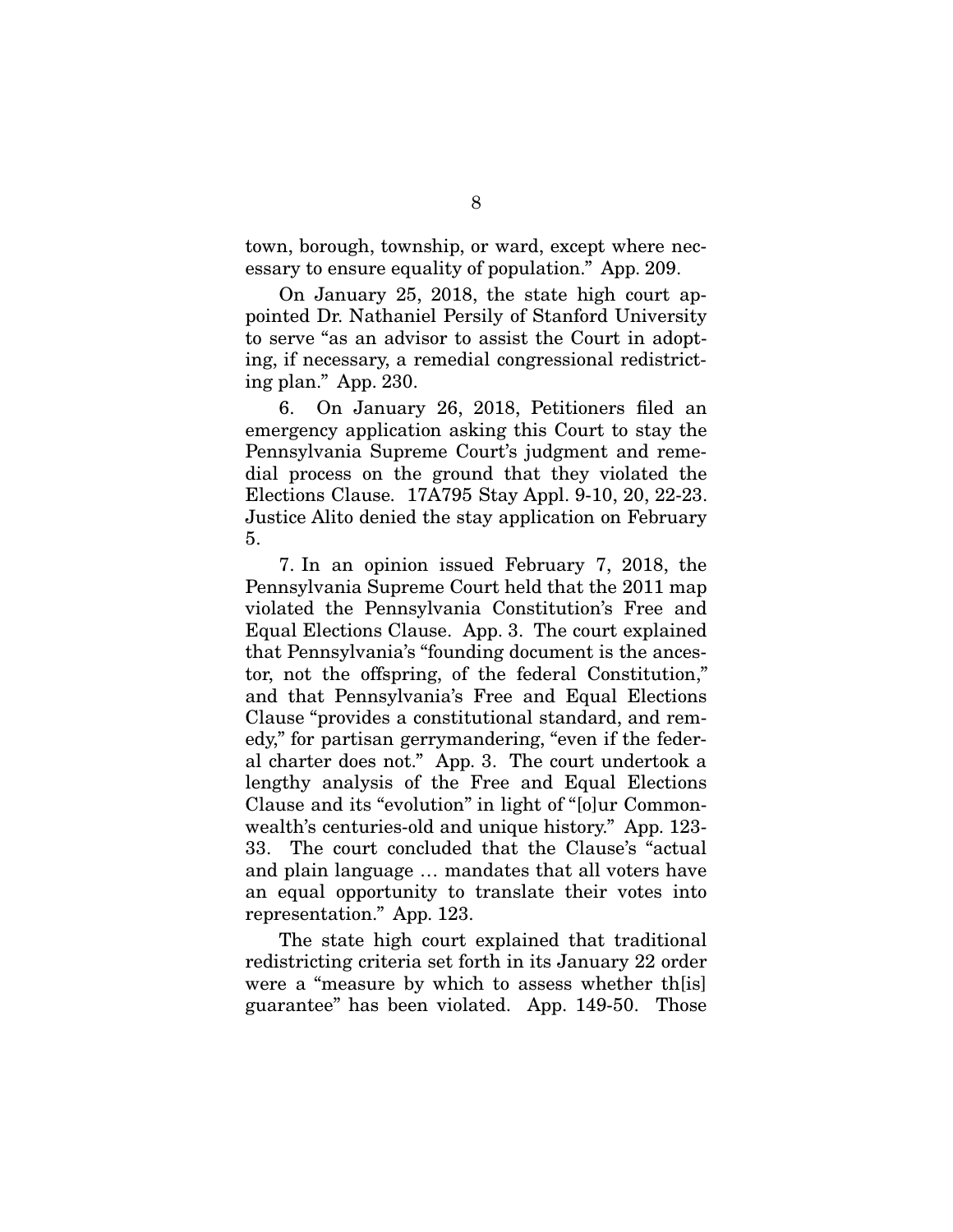criteria are "deeply rooted in the organic law of [the] Commonwealth." App. 149. The court held that "a congressional redistricting plan violates" the Free and Equal Elections Clause when the "neutral criteria" of equal population, contiguity, compactness, and avoiding splitting political subdivisions "have been subordinated, in whole or in part, to extraneous considerations such as gerrymandering for unfair partisan political advantage," and that the 2011 plan failed that test. App. 152, 154. The court stressed that, "while explicating our rationale, nothing in this Opinion is intended to conflict with, or in any way alter, the mandate set forth in our Order of January 22, 2018." App. 5-6.

The court observed that it had fashioned remedial districting maps on multiple prior occasions where the legislature failed to correct a constitutional infirmity after having been given an opportunity to do so, and that both state and federal law recognize state courts' power to fashion remedial maps. App. 164-68.

Justice Baer concurred in part and dissented in part. Chief Justice Saylor and Justice Mundy dissented.

8. On February 9, 2018, Petitioners (but not the General Assembly, which was also a party in the state court) submitted a proposed map to the Governor. The same day, they submitted the map to the Pennsylvania Supreme Court. After considering the map, the Governor rejected it because it was another extreme gerrymander. Neither Petitioners' proposed map nor any other map was turned into legislation or brought to a vote. And as the Pennsylvania Supreme Court noted, "[n]either the General Assembly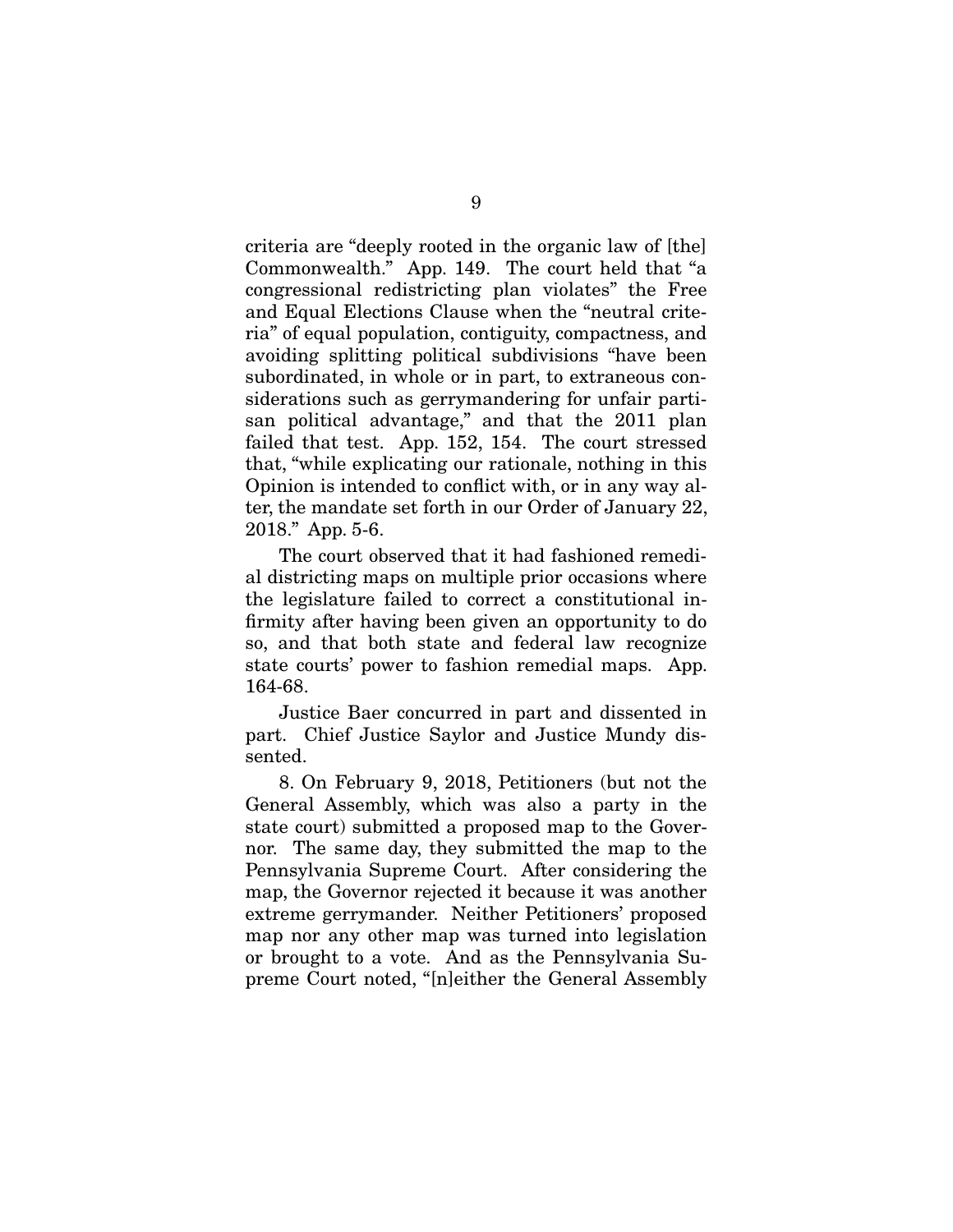nor the Governor sought an extension of the dates set forth in our January 22 Order." App. 232.

9. On February 19, 2018, the Pennsylvania Supreme Court adopted a remedial map (the "Remedial Plan") developed with the assistance of Dr. Persily. The court explained that "[t]he Remedial Plan is based upon the record developed in the Commonwealth Court, and it draws heavily upon the submissions provided by the parties, intervenors, and amici." App. 233. The Remedial Plan strictly adheres to the criteria set forth in the court's January 22 order. *Id*. Compared to the 2011 map, it splits fewer counties (13 versus 27), splits fewer municipalities (19 versus 68), and is far more compact.<sup>2</sup>

The Pennsylvania Supreme Court published the data files relating to the Remedial Plan on the Internet, and empirical analysis of the Remedial Plan confirms that it exhibits no bias in favor of either party. If anything, it slightly favors Republicans. Under the Remedial Plan, ten districts favored Donald Trump in the 2016 presidential election, while eight favored Hillary Clinton. Objective metrics that redistricting scholars commonly use to evaluate districting plans, such as the mean-median gap and the Efficiency Gap, similarly produce results slightly favoring Republicans. *See* Br. of Amicus Campaign Legal Center, *Corman v. Torres*, No. 18-cv-443, ECF No. 81 (M.D. Pa. Mar. 2, 2018).

10. On February 27, Petitioners filed a second stay application in this Court. No. 17A909. That application was referred to the whole Court and denied without a noted dissent on March 19.

<sup>&</sup>lt;sup>2</sup> App. 233-34; Pa. Supreme Court, goo.gl/1FRrxy (click on "Remedial Plan Reports").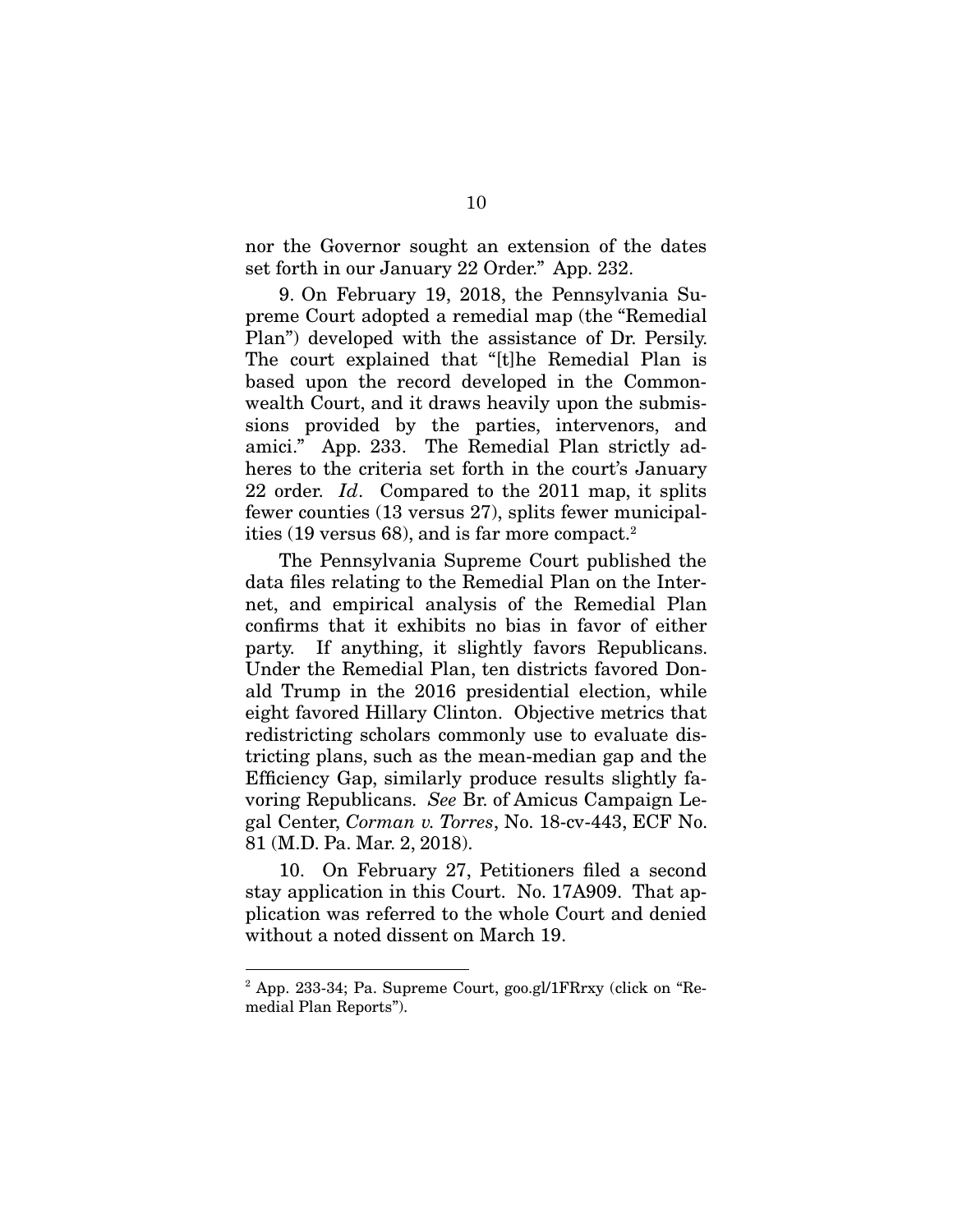11. On May 15, 2018, Pennsylvania held primary elections for the 2018 election under the Remedial Plan, which will govern the November 2018 general elections. To this day, Petitioners have not introduced, much less passed, any new congressional map.

#### REASONS TO DENY THE PETITION

The Court should deny certiorari. This Court has long held that state courts may impose state constitutional requirements on congressional redistricting maps. Petitioners' tortured efforts to distinguish those decisions present no substantial or important federal question. There are no splits of authority on any of the questions presented, and there is no reason or precedent for this Court to insert itself into decisions of state courts applying state constitutions. Finally, this case is an exceedingly poor vehicle for deciding any Elections Clause question.

#### I. The Petition Does Not Raise Any Substantial Federal Question

## A. State Statutes Establishing Congressional Districts Are Subject to State Constitutional Provisions, as Construed by State Courts

Petitioners contend that state statutes establishing congressional districts are not subject to a "state constitution's substantive law." Pet. 19. In their view, "a state constitution … may not control what [congressional] lines will be," and congressional districting statutes need not "comply with state constitutional individual-rights guarantees as interpreted by the state courts." Pet. 2, 21-22. Petitioners thus contend that state constitutions may not require congressional districts to be compact or to respect political subdivisions, may not prohibit racial discrimi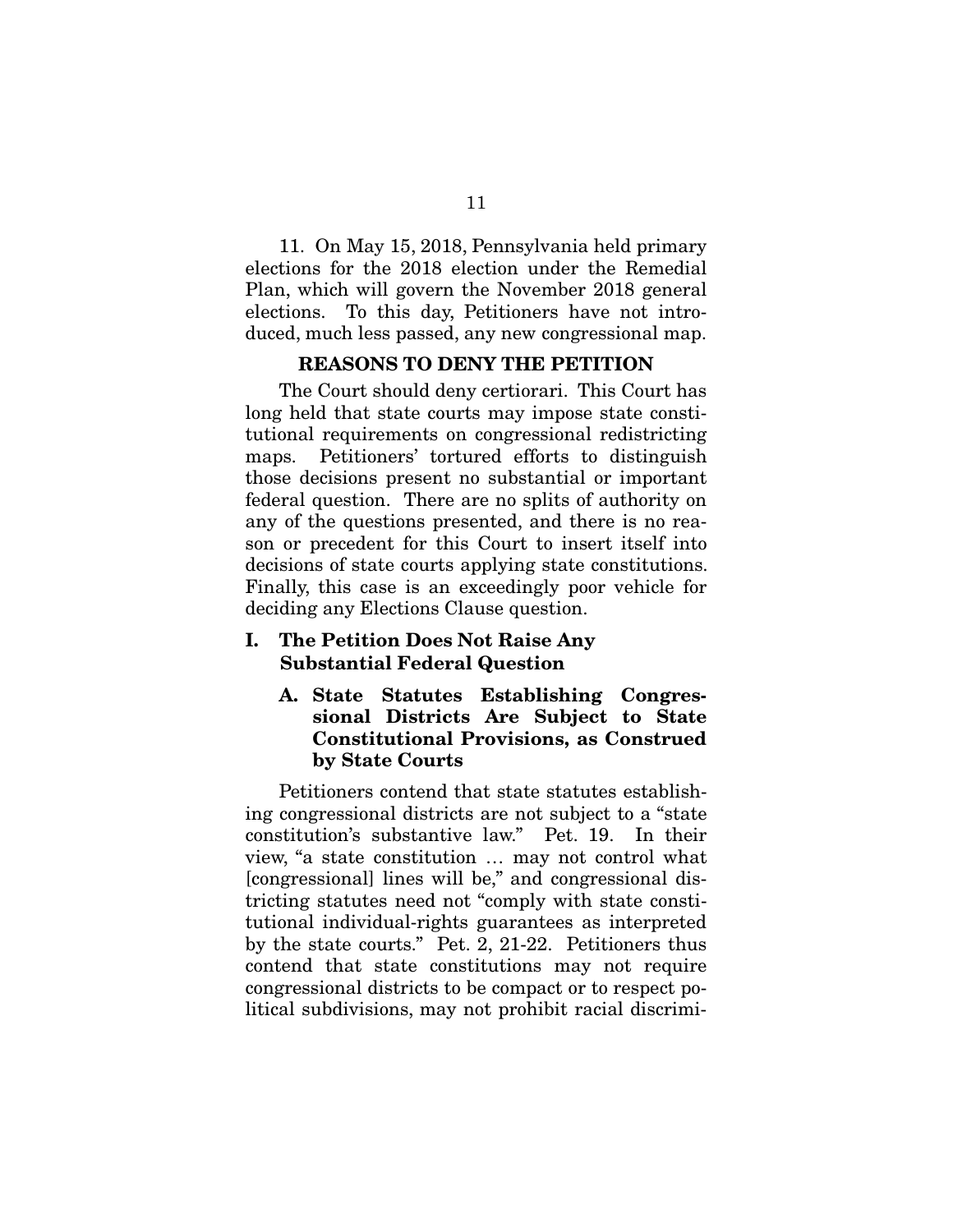nation in drawing congressional districts, and may not impose any other "substantive" constraint on the contours of congressional districts.

This radical proposition is antithetical to the basic tenets of American democracy. State constitutional provisions reflect and enable control of the government by the people. In our system of government, the people of every state have the sovereign right to establish their own constitution, and every state legislature must comply with its state's constitution in enacting state laws. A statute creating congressional districts is a state law just like any other. While the Elections Clause authorizes state legislatures to draw congressional districts, nothing in the Elections Clause abrogates the fundamental principle that a state legislature must comply with its state's constitution in performing its responsibilities.

This Court has repeatedly affirmed as much in a series of decisions that squarely foreclose Petitioners' position. In *Smiley v. Holm*, 285 U.S. 355 (1932), the Court held that the Elections Clause does not "endow the Legislature of the state with power to enact laws in any manner other than that in which the Constitution of the state has provided." *Id.* at 368. There, this Court made crystal clear that congressional districting legislation must comport with state constitutions, explaining that the Elections Clause does not "render[] inapplicable the conditions which attach to the making of state laws" in each state. *Id.* at 365. In companion cases decided the same day as *Smiley*, the Court reiterated that state courts have authority to strike down congressional plans for violating "the requirements of the Constitution of the state in relation to the enactment of laws." *Koenig v. Flynn*, 285 U.S. 375, 379 (1932); *accord Carroll v. Becker*, 285 U.S. 380, 381-82 (1932).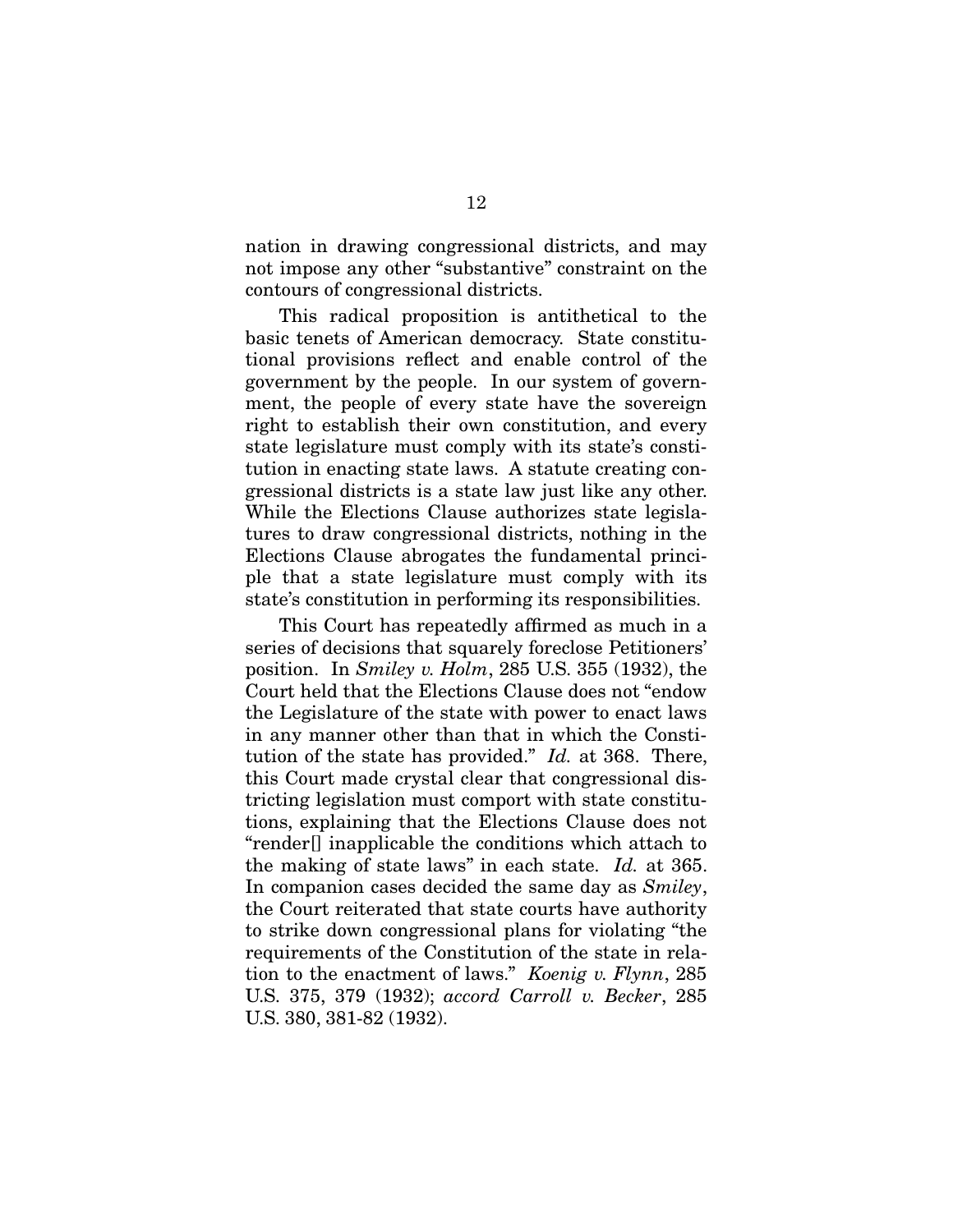This Court reaffirmed this principle just three years ago, holding: "Nothing in [the Elections] Clause instructs, nor has this Court ever held, that a state legislature may prescribe regulations on the time, place, and manner of holding federal elections in defiance of provisions of the State's constitution." Ariz. *State Legislature v. Ariz. Indep. Redistricting Comm'n*, 135 S. Ct. 2652, 2673 (2015). The Court affirmed that congressional redistricting must be "performed in accordance with the State's prescriptions for lawmaking." *Id.* at 2668. And the Court rejected the notion that the "Elections Clause renders the State's representative body the sole component of state government authorized to prescribe regulations for congressional redistricting." *Id.* at 2673 (quotations and alterations omitted). Indeed, *Arizona State Legislature* presented a greater intrusion on the authority of the state legislature than here. The independent commission there entirely supplanted the state legislature in drawing congressional districts. Here, the Pennsylvania Supreme Court merely held that the General Assembly must comply with the Pennsylvania Constitution in performing the task. Even the dissent in *Arizona* acknowledged that the legislature "may be required to [legislate] within the ordinary lawmaking process." *Id.* at 2687 (Roberts, C.J., dissenting).

It is not only that this Court has repeatedly rejected the notion that the reference to "Legislature" in the first part of the Elections Clause precludes state courts from reviewing congressional districting laws under state constitutions. The second part of the Elections Clause allows Congress "at any time" to make its own regulations related to congressional redistricting, U.S. Const. art. I, § 4, and Congress has exercised this authority to codify the principle that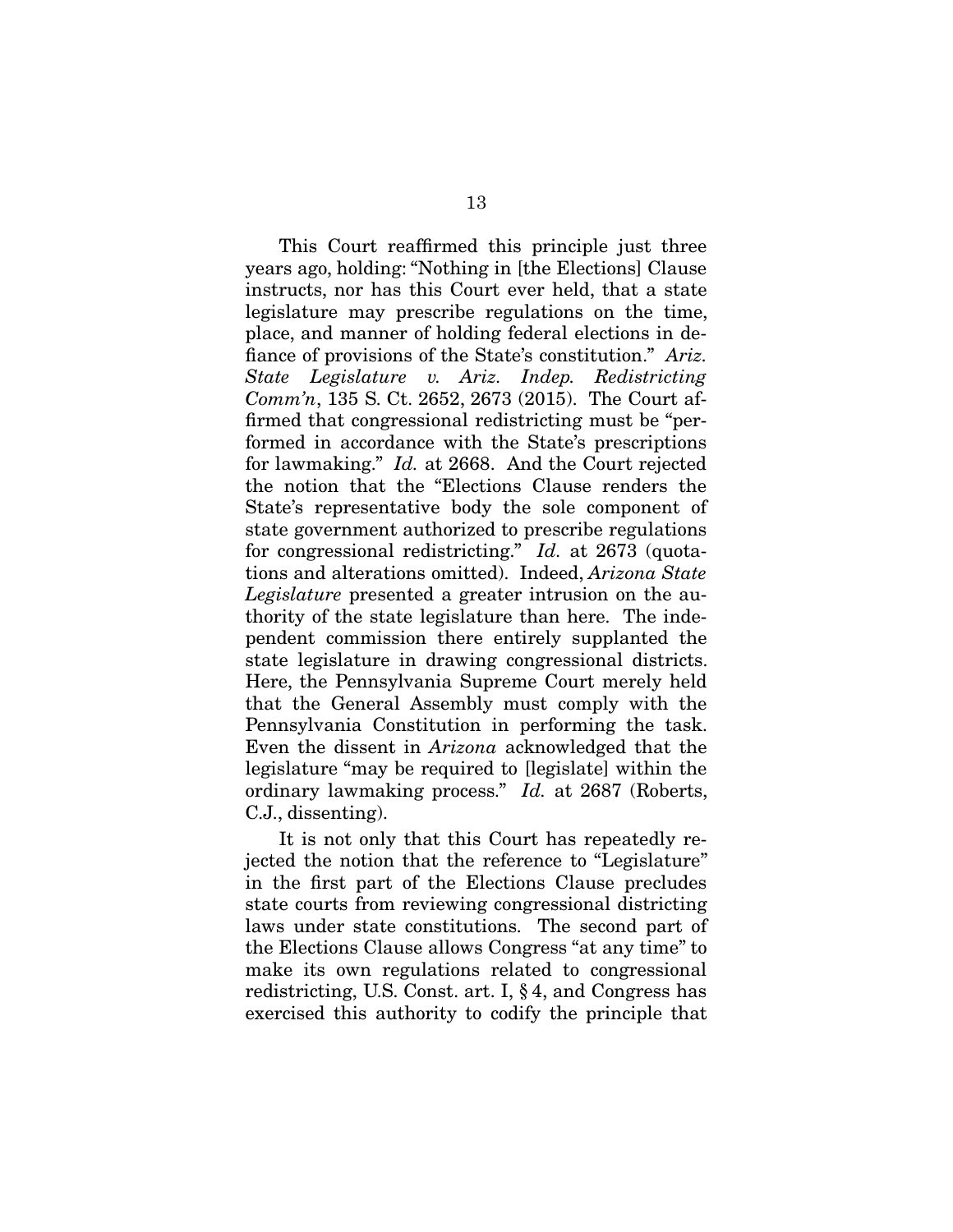congressional districting plans must comport with all aspects of state law. In 2 U.S.C.  $\S 2a(c)$ , Congress has required that congressional districting laws be adopted "in the manner provided by [state] law." In *Arizona State Legislature*, the Court explained that congressional maps are valid under  $\S 2a(c)$  where they are "established . . . in whatever way [states] may have provided by their constitution and by their statutes." 135 S. Ct. at 2669. Conversely, a map is invalid under  $\S 2a(c)$  where it does not comply with state law, however the state defines it. *Id.*; *see also Branch v. Smith*, 538 U.S. 254, 273-76 (2003) (plurality op.).

In short, it is well-settled that state legislatures may not pass congressional districting statutes that violate the "provisions of the State's constitution." *Ariz. State Legislature*, 135 S. Ct. at 2673. In Pennsylvania, one of the conditions that attaches to the making of state laws is compliance with the Pennsylvania Constitution, as interpreted by the Pennsylvania Supreme Court. *E.g.*, *Emerick v. Harris*, 1 Binn. 416, 1808 WL 1521 (Pa. 1808). Here, the Pennsylvania Supreme Court held that the 2011 map violates the Pennsylvania Constitution's Free and Equal Elections Clause, and consequently the 2011 map cannot stand.

Seeking to evade this extensive controlling authority, Petitioners attempt to draw a line between state *procedural* requirements for the "lawmaking process" and state *substantive* requirements imposing "time, place, or manner rules or policy limitations." Pet. 21-22. According to Petitioners, only procedural restrictions apply to congressional districting legislation: a state constitution purportedly "may identify which state bodies have authority to draw congressional districts, but it may not control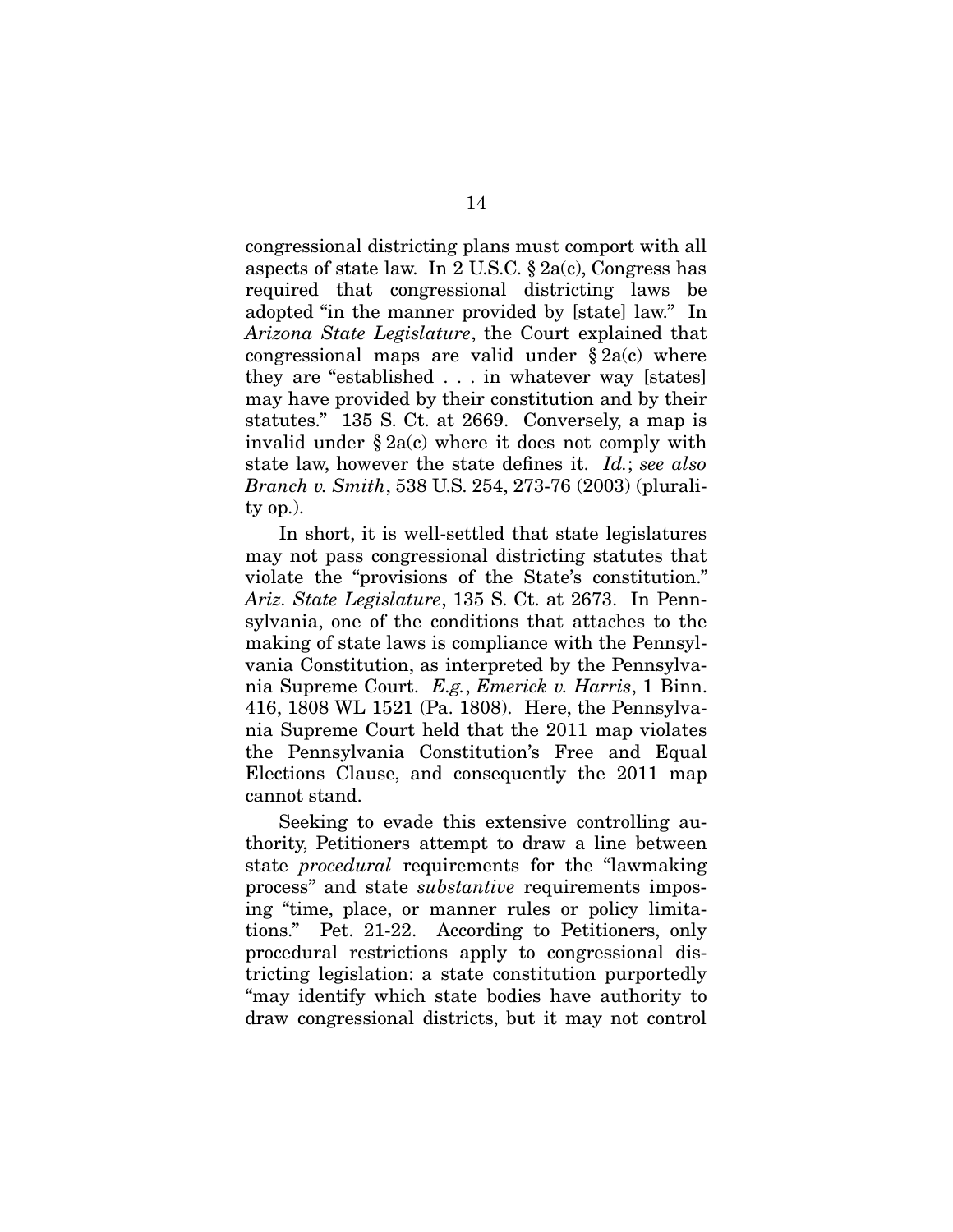what those lines will be." Pet. 21-22. But none of this Court's precedents remotely suggest such a distinction. To the contrary, this Court has made clear that "[n]othing in [the Elections] Clause instructs, nor has this Court ever held, that a state legislature *may prescribe regulations on the time, place, and manner* of holding federal elections in defiance of provisions of the State's constitution." *Ariz. State Legislature*, 135 S. Ct. at 2673 (emphasis added). Nor does Petitioners' proposed distinction make any sense. Allowing a governor to veto a state legislature's districting plan, *Smiley*, 285 U.S. 355, or giving redistricting authority to an entirely different body, *Ariz. State Legislature*, 135 S. Ct. 2652, constrains the "Legislature" in setting the "time, place, and manner" of congressional elections at least as much as substantive state constitutional requirements. It would be anomalous to hold that, under the Elections Clause, state constitutions may completely eliminate the legislature from the redistricting process, but may not guide state legislatures in redistricting or permit judicial review. *See Patchak v. Zinke*, 138 S. Ct. 897, 906 (2018) (plurality op.) (greater power includes the lesser power).

Petitioners' view would seemingly require this Court to overrule *Wesberry v. Sanders*, 376 U.S. 1 (1964). There, the Court rejected the plurality opinion in *Colegrove v. Green*, 328 U.S. 549 (1946)—which had concluded that the Elections Clause's reference to "Congress" deprives federal courts of power to review congressional maps for compliance with constitutional provisions, including so-called "substantive" ones. Petitioners say this is because all federal constitutional provisions have "equal dignity," Pet. 23, but *Wesberry* explained: "[N]othing in the *language* of [the Elections Clause] gives support to a construction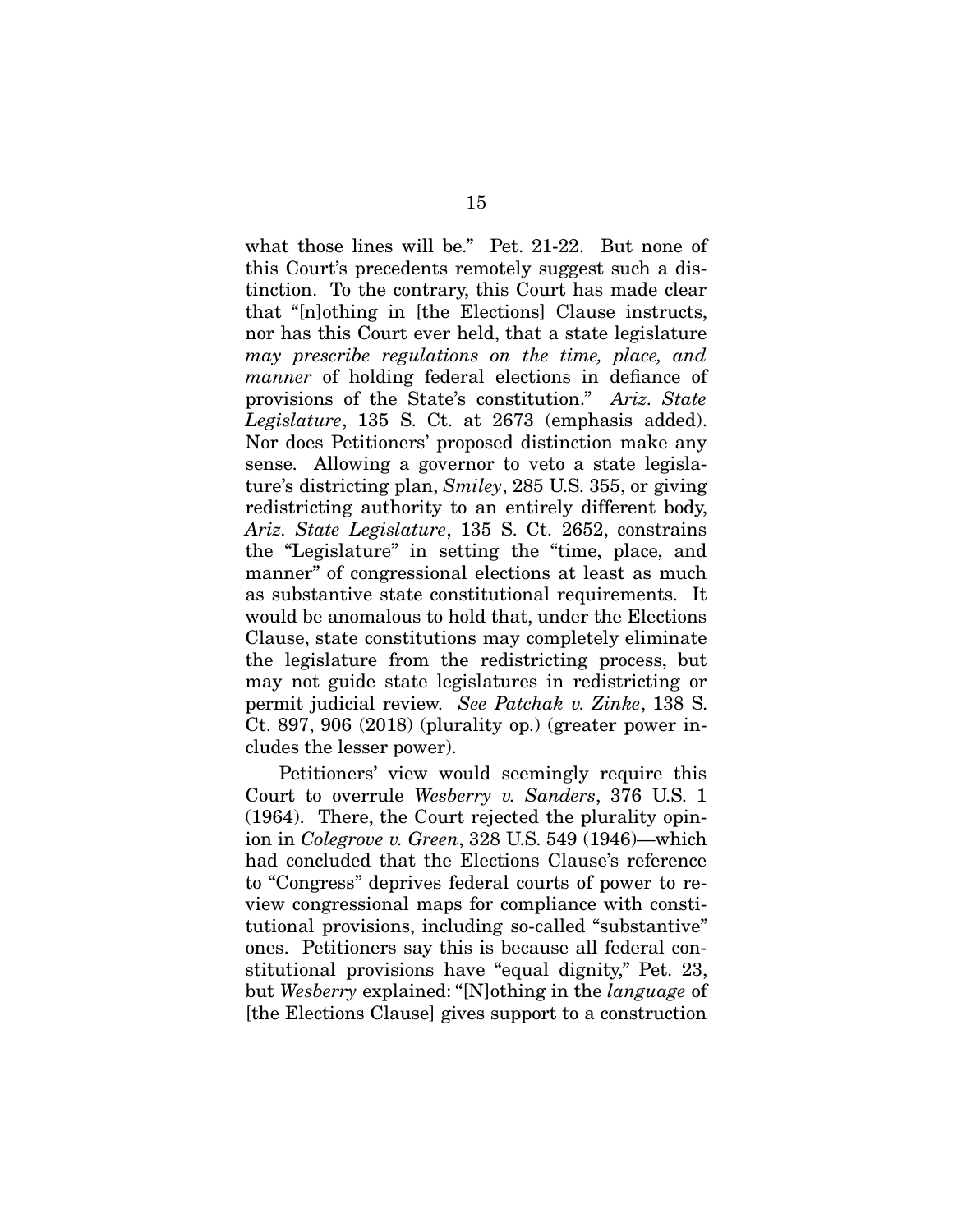that would immunize state congressional apportionment laws … from the power of courts to protect the constitutional rights of individuals from legislative destruction." 376 U.S. at 6 (emphasis added).

Petitioners' argument, if accepted, would have extraordinarily far-reaching consequences that would upset settled redistricting rules across the country. At least eleven states besides Pennsylvania have constitutional provisions that expressly impose *substantive* requirements for congressional redistricting. *See* Ariz. Const. art. 4, pt. 2, § 1; Cal. Const. art. 21, § 2; Fla. Const. art. III, § 20; Iowa Const. art. III, § 37; Mo. Const. art. 3, § 45; N.Y. Const. art. 3, § 4; Ohio Const. art. XIX, §§ 1-2; Va. Const. art. 2, § 6; Wash. Const. art. 2, § 43; W. Va. Const. art. 1, § 4; Wyo. Const. art. 3, § 49; *see also League of Women Voters of Fla. v. Detzner,* 172 So. 3d 363 (Fla. 2015). All of these states have constitutional provisions requiring that congressional districts be compact and contiguous. *Id.* Seven have constitutional provisions prohibiting the unnecessary splitting of political subdivisions in congressional districts. *Id.* And six state constitutions prohibit favoring any political party in congressional redistricting, or require that congressional districts promote competition. *Id.*

All of these provisions impose substantive limitations on the state legislature's enactment of statutes establishing congressional districts, Pet. 19-20, and hence all of the provisions would be invalid under Petitioners' reading of the Elections Clause. And that count does not even include the many additional states that have free and equal elections clause like Pennsylvania's or other substantive limitations on elections legislation generally. App. 143 n.71. This Court should decline Petitioners' invitation to wreak havoc on congressional districting across the country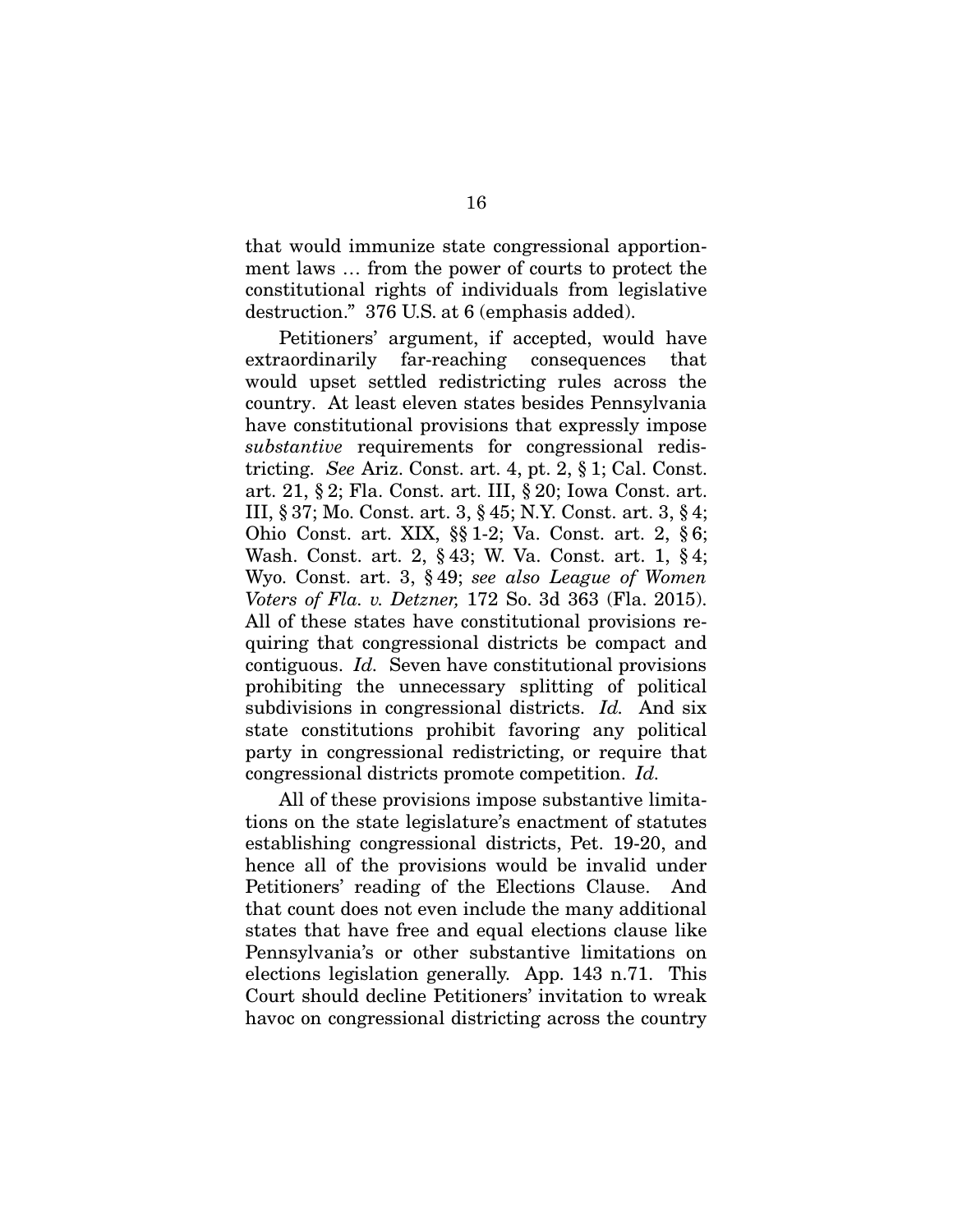based on a legal theory that is contrary to decades of precedent.

## B. This Court Cannot Second-Guess State High Court Interpretations of State Constitutions

Petitioners next argue that, even if state constitutions can substantively constrain state congressional maps, this Court can overrule a state high court's interpretation of its own state's constitution if the state court "strayed well beyond what the state's constitutional text can support." Pet. 24-25. According to Petitioners, this Court can overrule the state court if its interpretation is just too "atextual," Pet. 24. This argument tramples just as much on foundational principles of federalism as Petitioners' first argument.

It is hornbook law that this Court cannot review decisions of state courts construing state law. This Court is "bound to accept the interpretation of [state] law by the highest court of the State." *Hortonville Joint Sch. Dist. No. 1 v. Hortonville Educ. Ass'n*, 426 U.S. 482, 488 (1976). The Elections Clause provides no exception to this rule, and no basis for this Court to second-guess the legitimacy of state high courts' interpretations of their own state constitutions. Neither this Court nor any federal court has ever suggested otherwise. The Pennsylvania Supreme Court held that Pennsylvania's Free and Equal Elections Clause prohibits Pennsylvania's General Assembly from subordinating traditional districting criteria to partisan motivations in creating congressional districts, and that holding is conclusive and unreviewable.

Petitioners' proposed distinction between "explicit" and "atextual" state constitutional requirements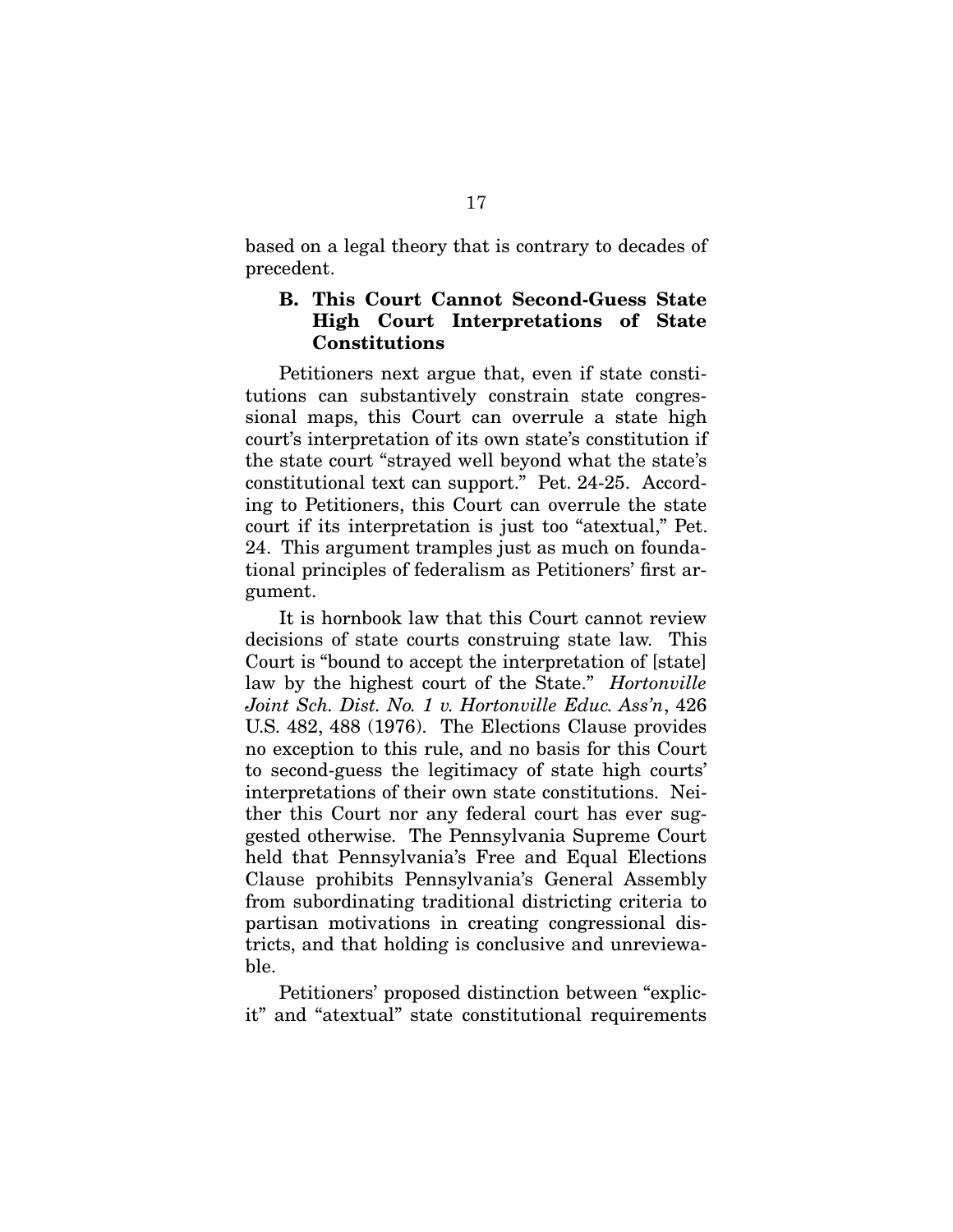is also contrary to basic principles of judicial constitutional interpretation. Pet. 24, 26. Of course, Pennsylvania's Free and Equal Elections Clause *is* explicit; Petitioners' real objection is that it is broad. But courts, including this one, interpret broad constitutional provisions all the time. *E.g.*, U.S. Const. amends. I, XIV. Courts frequently impose mandatory criteria or factors to consider in interpreting broad constitutional guarantees. *E.g.*, *Reynolds v. Sims*, 377 U.S. 533, 565-66 (1964) (identifying mandatory one-person, one-vote rule from generic requirement of equal protection); *William Penn Sch. Dist. v. Pa. Dep't of Educ.*, 170 A.3d 414, 455 (Pa. 2017) ("Courts give meaning routinely to all manner of amorphous constitutional concepts …"). A high court's interpretation of an open-ended constitutional provision is no less authoritative than a constitutional provision that sets forth specific requirements on its face.

Federal courts certainly have no authority to draw Petitioners' proposed distinction in reviewing state high court interpretations of state law. Federal courts do not get to decide whether a state constitutional provision is or is not "explicit" enough to sustain a state court's interpretation. Petitioners' rhetoric about "obvious[] judicial policymaking," Pet. 25, does not transmute a state constitutional interpretation into a federal question.

In any event, Petitioners' intemperate portrayal of the state high court's decision does not accord with reality. The Pennsylvania Constitution's Free and Equal Elections Clause explicitly guarantees freedom and equality in Pennsylvania elections. The decision below outlined the history of the clause at length, App.  $123-33$ , tracing the clause to a specific concern about the "dilution of the right of the people of this Commonwealth to select representatives to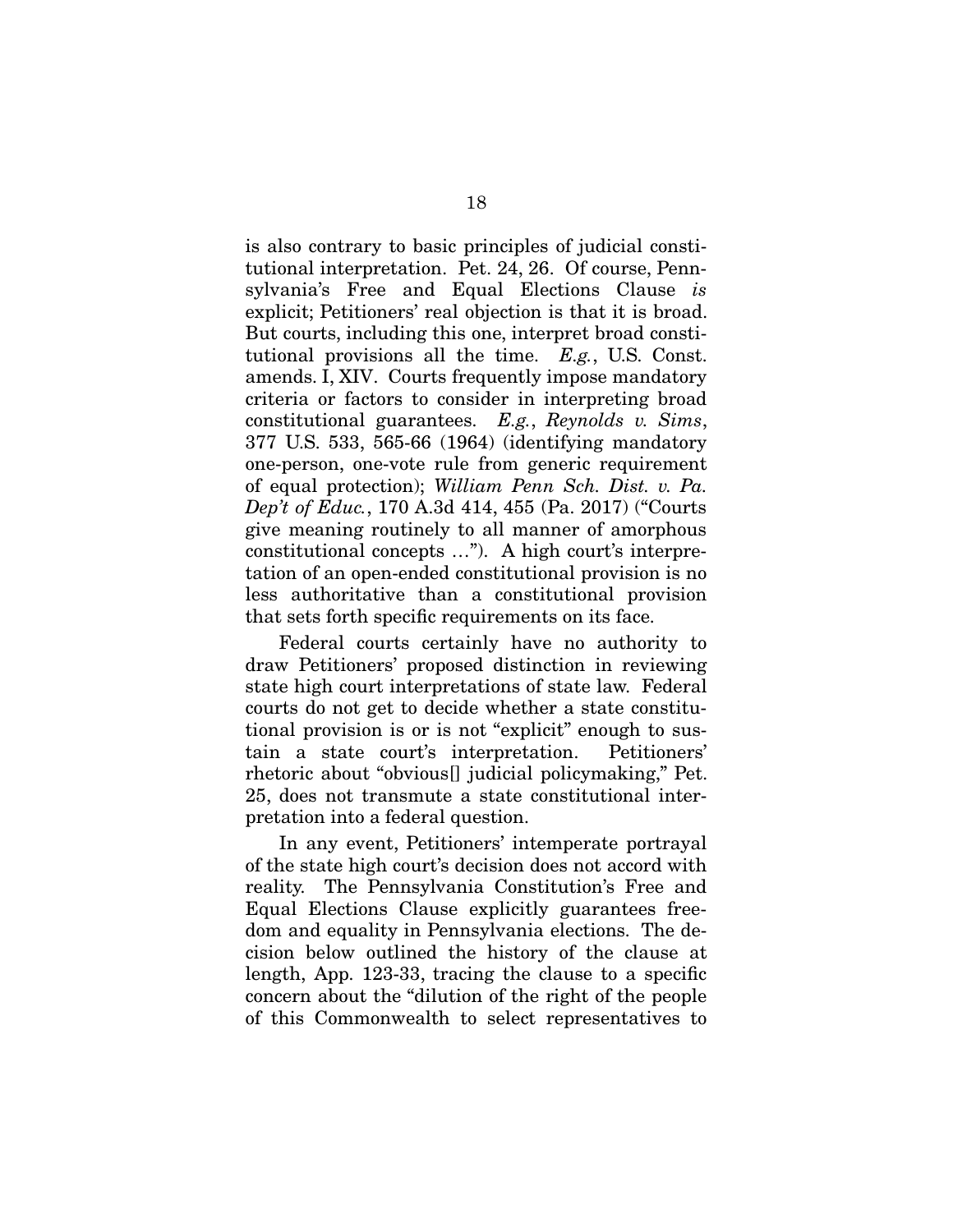govern their affairs based on considerations of the region of the state in which they lived, and the religious and political beliefs to which they adhered." App. 133. And the court explored the historical importance of traditional districting criteria in Pennsylvania, explaining that these requirements have long been used "to prevent vote dilution" in Pennsylvania and "are deeply rooted in the organic law of [the] Commonwealth." App. 149. The decision below was well-grounded in Pennsylvania history and prior state court precedent.

As for Petitioners' assertion that they were not fairly "apprised" of these requirements back in 2011, Pet. 28, that is false and contrary to admissions they made below. More than 25 years ago in *Mellow v. Mitchell*, 607 A.2d 204 (Pa. 1992), the Pennsylvania Supreme Court adopted a remedial congressional map using criteria including "avoid[ing] splitting of political subdivisions and precincts," "preserv[ing] communities of interest," and "compactness." *Id.* at 208, 215-25. While Petitioners now assert that the decision below created these criteria "from whole cloth," Pet. 3, Petitioners admitted to the state high court that "[c]ompactness and avoiding splitting political subdivisions were things that [the Pennsylvania Supreme Court] identified in *Mellow*." Oral Arg. Video at 1:29:49-1:30:21. Petitioners' counsel subsequently confirmed at oral argument that these criteria were valid for evaluating the constitutionality of congressional districts in Pennsylvania. Oral Arg. Video at 1:32:18-1:33:05.

In sum, this Court should reject Petitioners' invitation to supervise state high courts' interpretation of their own states' constitutions.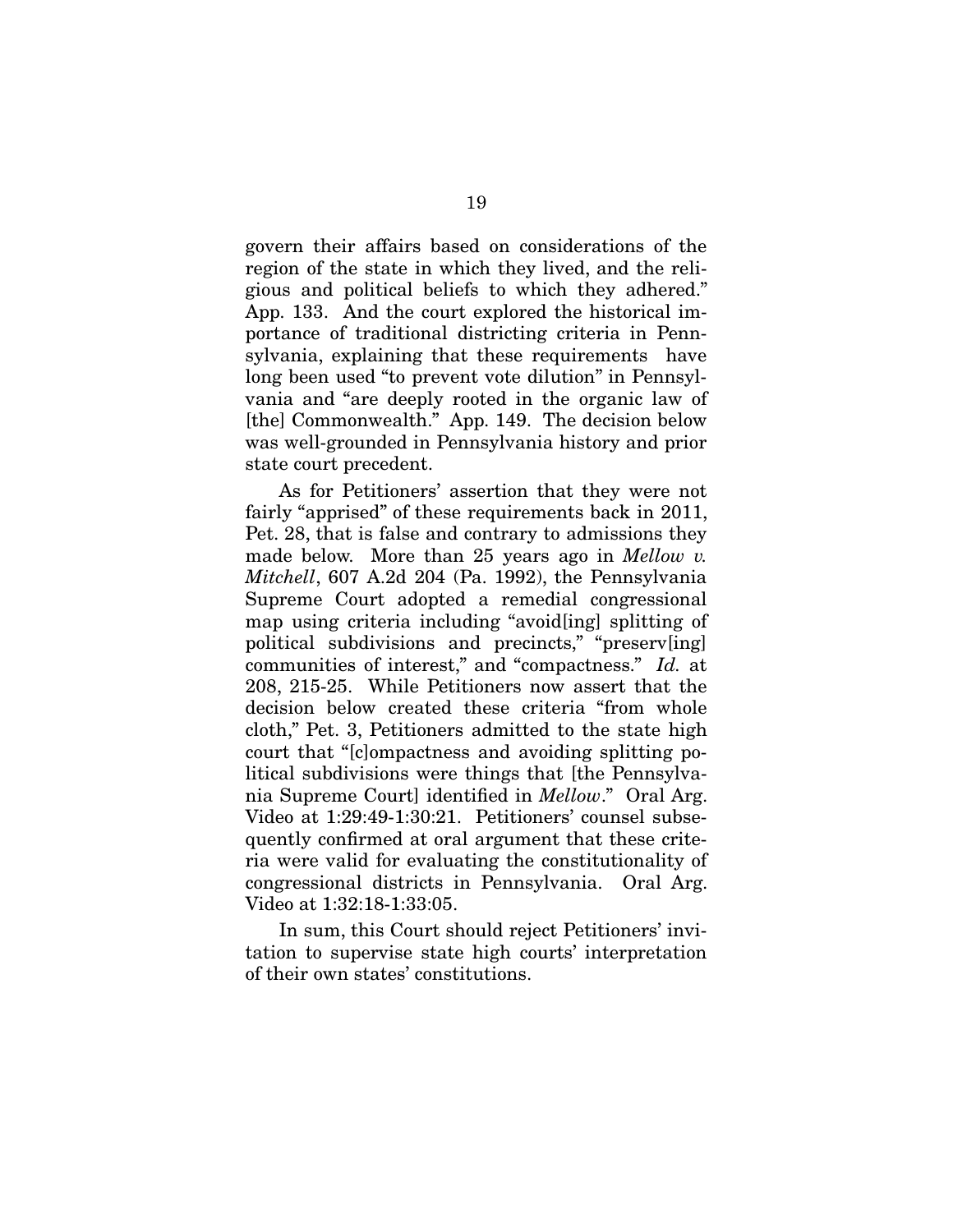## C. The Elections Clause Does Not Strip State Courts of Authority To Remedy Violations of State Constitutions

In their second question presented, Petitioners argue that the word "Legislature" in the Elections Clause, U.S. Const. art. I, § 4, forbids state courts from remedying violations of the state constitution. Thus, according to Petitioners, the Pennsylvania Supreme Court lacked authority to adopt a remedial congressional map after the court invalidated the prior map and the legislature failed to adopt its own remedy. Pet. 29-31. That argument has been rejected time and again by this Court and does not warrant review. This Court would have to overturn at least six of its decisions spanning almost a century to hold that the Elections Clause precludes state courts from setting criteria for, or adopting, remedial congressional maps.

In the two companion cases decided the same day as *Smiley*, this Court expressly affirmed state courts' implementation of remedial congressional districting plans after those courts invalidated prior plans under the state constitution. *Carroll*, 285 U.S. at 381- 82; *Koenig*, 285 U.S. at 379. In *Koenig*, the New York Court of Appeals struck down the state's congressional districting law because it violated "the requirements of the Constitution of the state in relation to the enactment of laws," and the state court ordered the election to proceed under a remedial plan.  $285$  U.S. at 379. This Court affirmed.  $Id$ .; *see also Carroll*, 285 U.S. at 381-82 (same as to congressional districting plan imposed by Missouri Supreme Court).

More recently, in *Growe v. Emison*, 507 U.S. 25 (1993), this Court held that federal courts must defer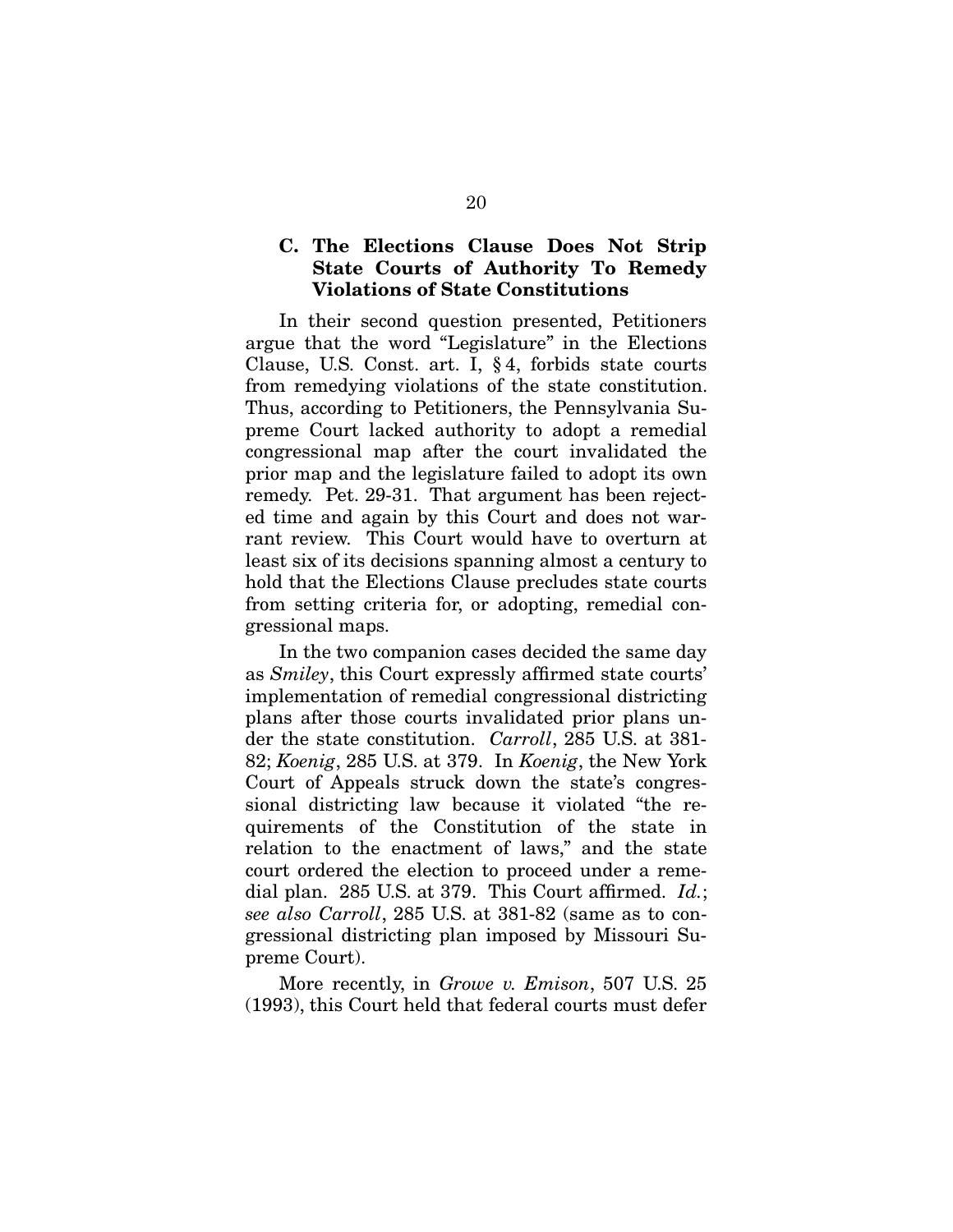to state courts in congressional redistricting—and upheld a state court's power to draw a remedial plan using traditional districting criteria. After invalidating Minnesota's prior congressional districting plan, a Minnesota state court "adopted final criteria" for developing its own congressional plan. *Cotlow v. Growe*, C8-91-985 (Minn. Special Redistricting Panel Apr. 15, 1992). However, a federal court enjoined the state court from adopting any new plan and adopted its own remedial plan. *Growe*, 507 U.S. at 30-31. The state court subsequently released a provisional remedial plan, subject to the federal injunction, that used the criteria of "minimiz[ing] the number of municipal and county splits" and promoting "compactness." *Cotlow*, C8-91-985, *supra*.

This Court reversed the federal court's injunction. Writing for a unanimous Court, Justice Scalia held that "[t]he District Court erred in not deferring to the state court's efforts to redraw Minnesota's … federal congressional districts." *Growe*, 507 U.S. at 42. This Court stated over and over again that state courts have the power to review and remedy congressional districting plans and that federal courts must not interfere:

- "In the reapportionment context, the Court has required federal judges to defer consideration of disputes involving redistricting where the State, through its legislative or judicial branch, has begun to address that highly political task itself." 507 U.S. at 33.
- "The power of the judiciary of a State to require valid reapportionment or to formulate a valid redistricting plan has not only been recognized by this Court but appropriate action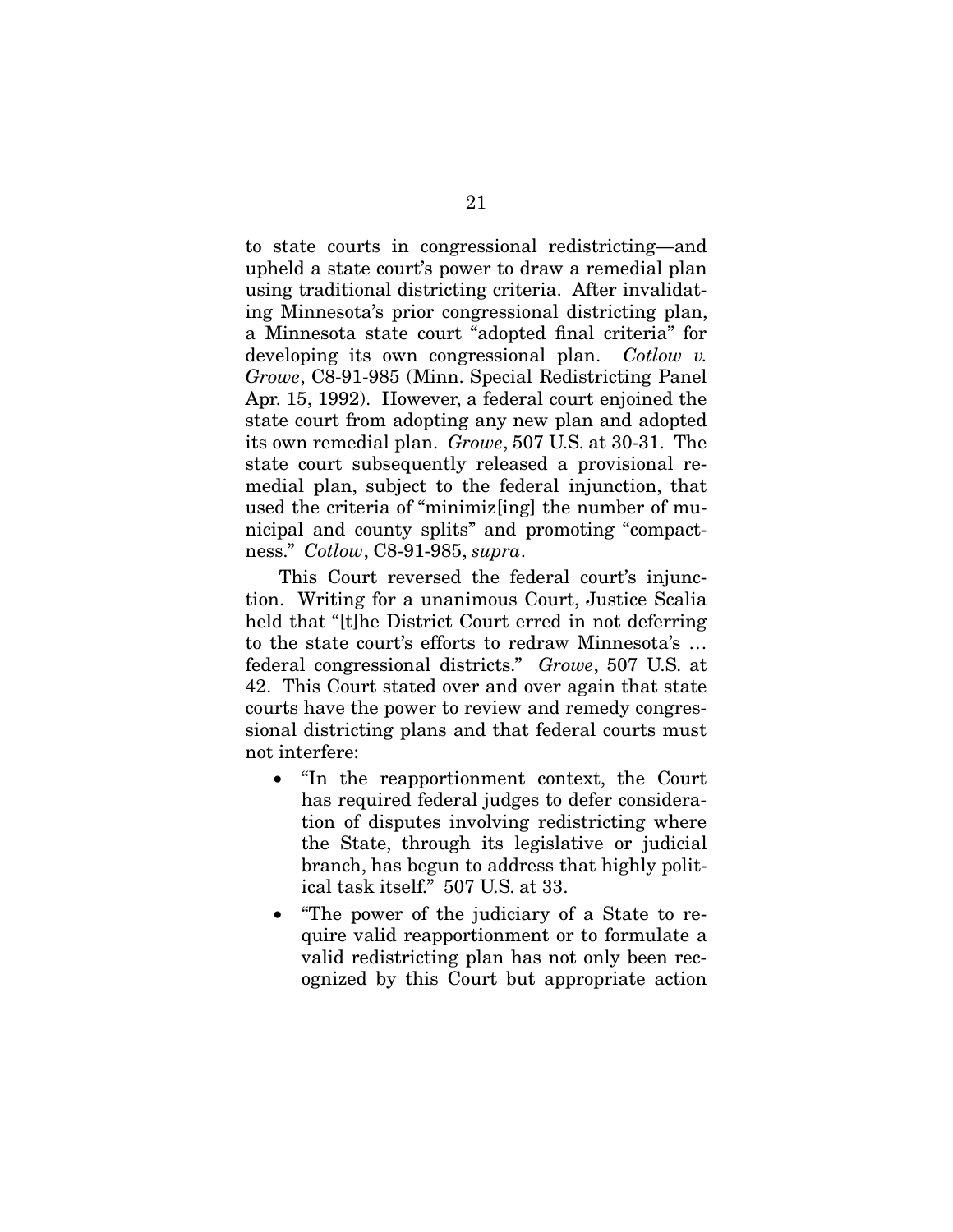by the States in such cases has been specifically encouraged." *Id.* (quotations omitted).

- "[T]he District Court's December injunction of state-court proceedings … was clear error. It seems to have been based upon the mistaken view that federal judges need defer only to the Minnesota Legislature and not at all to the State's courts. Thus, the January 20 deadline the District Court established was described as a deadline for the legislature, ignoring the possibility and legitimacy of state *judicial* redistricting.…[T]he doctrine of *Germano* prefers *both* state branches to federal courts as agents of apportionment." *Id.* at 34.
- "The Minnesota [court's] issuance of its plan (conditioned on the legislature's failure to enact a constitutionally acceptable plan in January), far from being a federally enjoinable 'interference,' was precisely the sort of state judicial supervision of redistricting we have encouraged." *Id.* at 34.

Following this Court's decision, the state court's remedial plan—drawn using traditional criteria of compactness and minimizing political subdivision splits—governed the 1994 congressional elections.

The Pennsylvania Supreme Court proceeded here precisely as *Growe* "encouraged": it gave the legislature a chance to enact a new plan and "conditioned" the adoption of a state court plan on the "legislature's failure to enact a constitutionally acceptable plan." *Growe*, 507 U.S. at 34. Petitioners offer no argument for overcoming ordinary stare decisis principles to overturn a unanimous and recent decision.

Petitioners' attempts to distinguish *Growe* get them nowhere. First they rely (at 31-32) on the "al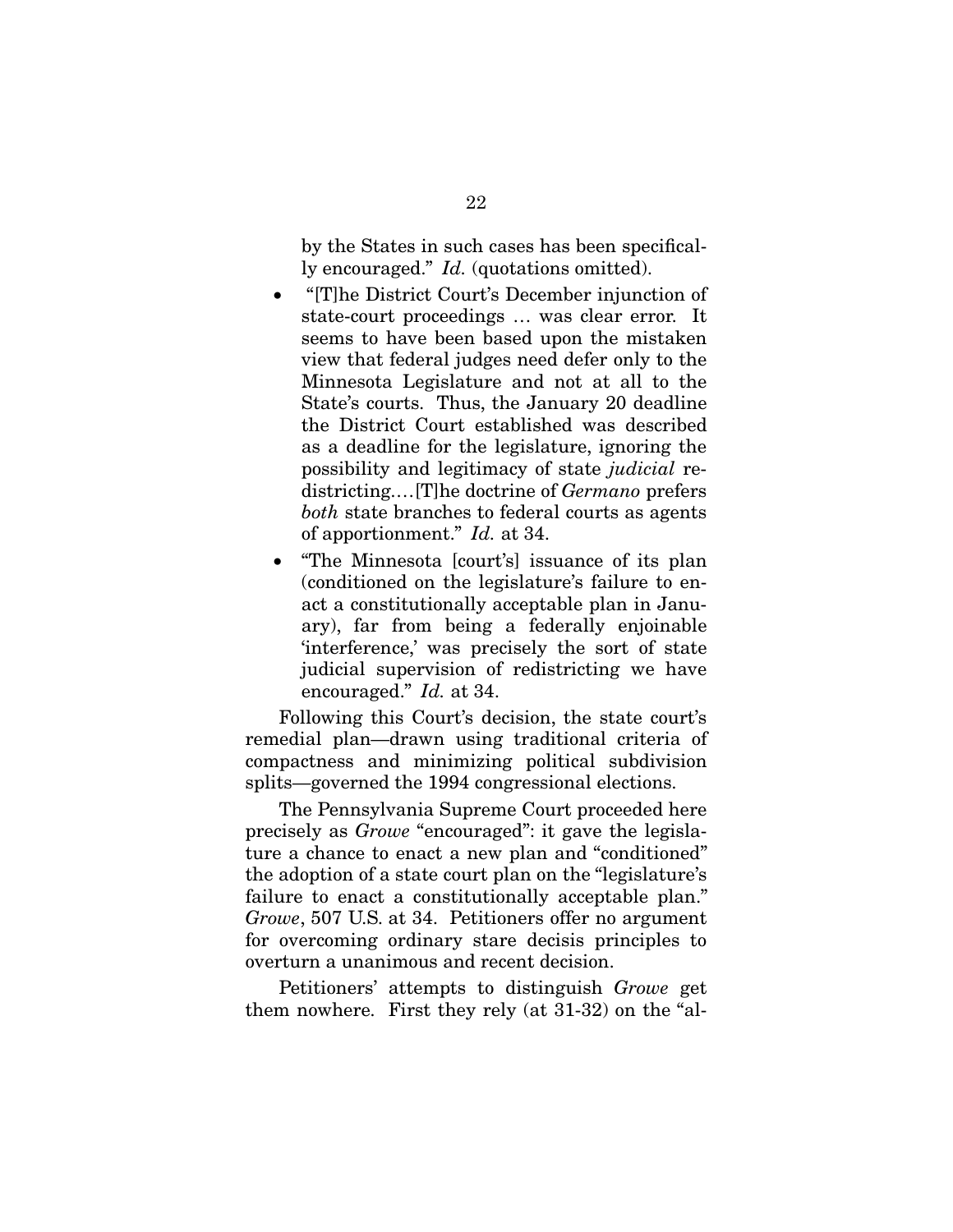ternative holding" in *Smith v. Clark*, 189 F. Supp. 2d 548, 549 (S.D. Miss 2002), that a state court-drawn congressional map ran afoul of the Elections Clause. But this Court subsequently "vacated" that alternative holding and made clear that it "is not to be regarded as supporting" this Court's resolution of the case, "or as binding upon state and federal officials ... in the future." *Branch*, 538 U.S. at 265-66.

Petitioners argue that *Growe* may be limited to the "unique" context of the "Special Redistricting Panel" established by the Minnesota Supreme Court pursuant to state statutes. Pet. 31. Nothing in *Growe* suggests anything like that. Besides, the state statutes employed in *Growe* to establish the Special Redistricting Panel were generic state laws authorizing the Minnesota Supreme Court to superintend and assign responsibilities to lower court judges. The Pennsylvania Supreme Court acted pursuant to a similar generalized state statute authorizing the court to "assume plenary jurisdiction" over important cases, including redistricting cases. 42 Pa. Cons. Stat. § 726.

Petitioners next contend that *Growe* involved the authority of state courts to remedy violations of "federal law," Pet. 32-33, rather than state law. But in *Growe*, the Minnesota state court had found that the prior congressional map violated "both the State and Federal Constitutions." 507 U.S. at 29. In any event, Petitioners offer no coherent explanation of why the remedial authority of state courts should turn on whether a court is remedying a violation of federal or state law. It would be nonsensical to hold that state courts have greater power to remedy violations of federal law than state law.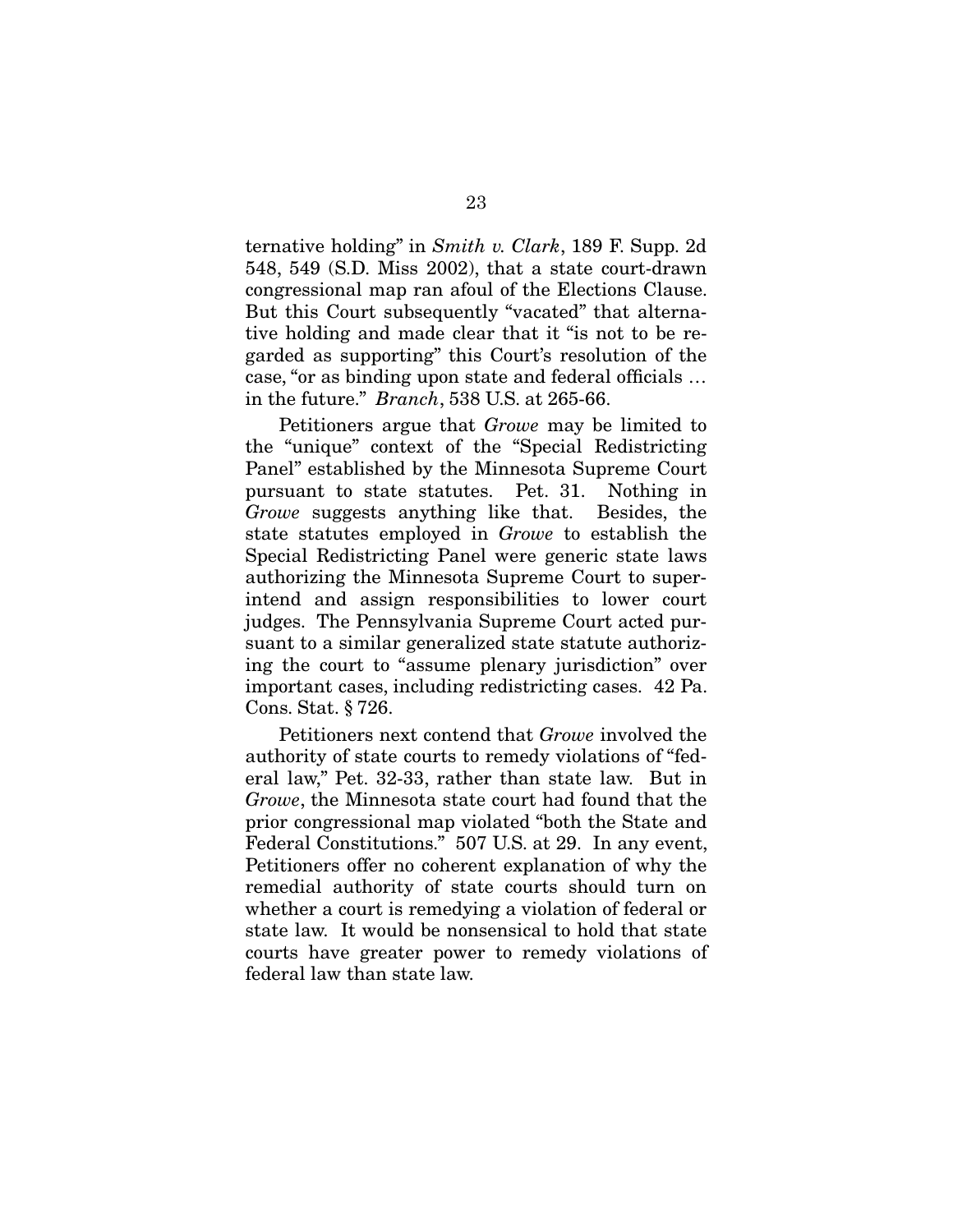Petitioners (at 30) cite *Arizona State Legislature*, but that decision rejects the notion that the "Elections Clause renders the State's representative body the sole component of state government authorized to prescribe regulations for congressional redistricting." *Id.* at 2673 (quotations and alterations omitted).

What's more, pursuant to the second part of the Elections Clause, Congress has specifically authorized state courts to establish remedial congressional districting maps. Contrary to Petitioners' contention (at 31-32), *Branch* squarely held that 2 U.S.C. § 2c authorizes both state and federal courts to "remedy[] a failure" by the state legislature "to redistrict constitutionally," and "embraces action by *state and federal courts* when the prescribed legislative action has not been forthcoming." 538 U.S. at 270, 272 (emphasis added). "[Section] 2c is as readily enforced by courts as it is by state legislatures, and is just as binding on courts—federal or state—as it is on legislatures." *Id.* at 272.

In the plurality portion of *Branch*, the Court held that another federal statute, 2 U.S.C.  $\S 2a(c)$ , also recognizes state courts' power to adopt congressional redistricting plans pursuant to state law. *Id.* at 273. Section 2a(c) prescribes procedures that apply "[u]ntil a State is redistricted in the manner provided by [state] law." The plurality held that the "[u]ntil a State is redistricted" language in this provision "can certainly refer to redistricting by courts as well as by legislatures," and that "when a court, state or federal, redistricts pursuant to § 2c, it necessarily does so 'in the manner provided by state law.'" *Id.* at 274 (emphasis added; bracketing omitted). The dissent disagreed with the plurality not on the theory that state courts lack authority to impose a redis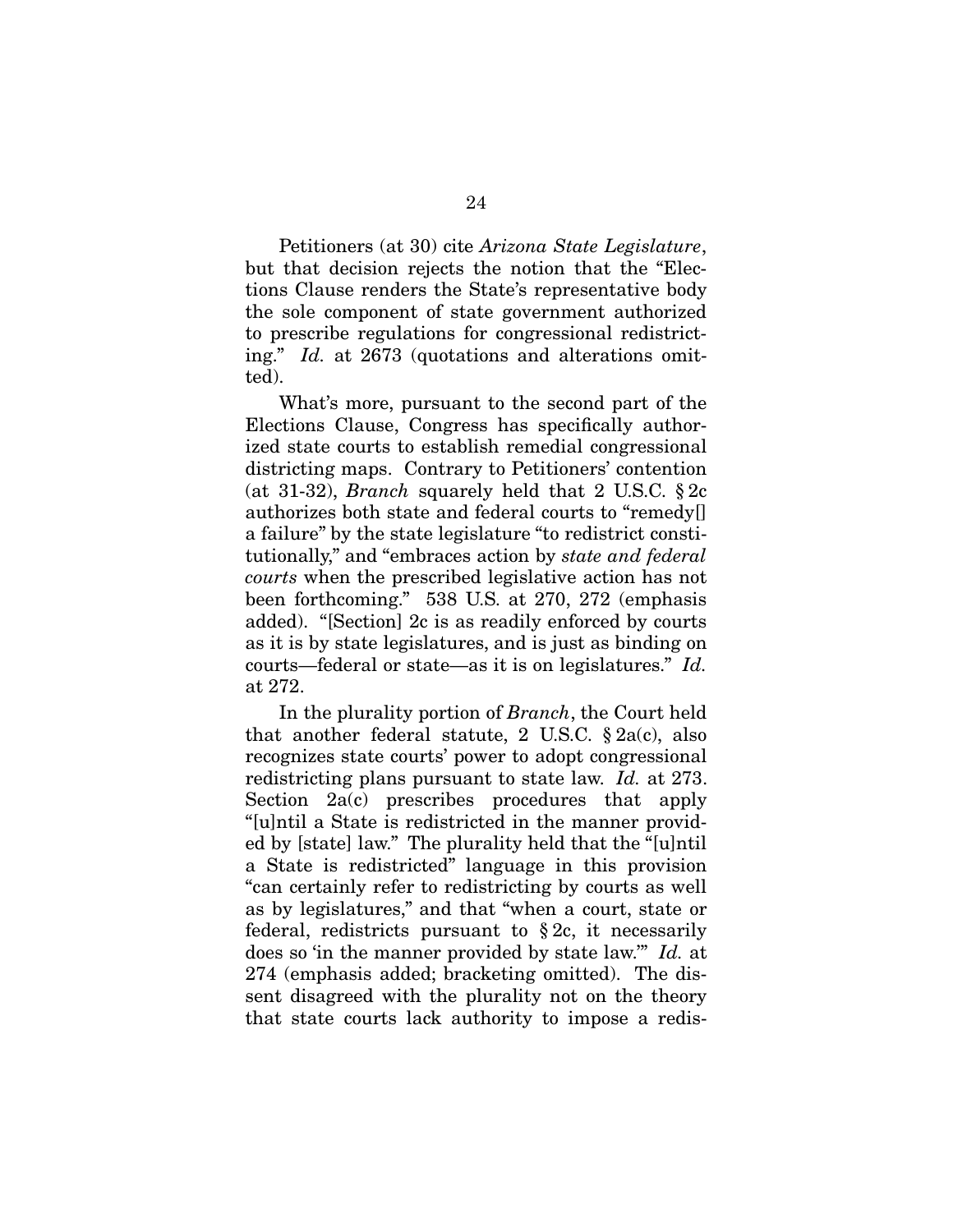tricting plan, but because the dissent thought that only state courts (and not federal courts) may undertake an initial redistricting. *Id.* at 277. Every Justice agreed that, as compared to federal courts, it is "preferable for the State's legislature to complete its constitutionally required redistricting … or for the state courts to do so if they can." *Id.* at 278.

The majority in *Arizona State Legislature* reaffirmed this interpretation. It held that, under  $\S 2a(c)$ , "Congress expressly directed that when a State has been redistricted in the manner provided by state law—whether by the legislature, *court decree*, or a commission established by the people's exercise of the initiative—the resulting districts are the ones that presumptively will be used to elect Representatives." 135 S. Ct. at 2670 (emphasis added) (quotations, citation, and alterations omitted).

In short, with at least six decisions of this Court—*Smiley*, *Koenig*, *Carroll*, *Growe*, *Branch*, and *Arizona State Legislature*—definitively resolving the question of state courts' remedial redistricting authority against Petitioners, there is no conceivable need for this Court's review.

#### II. There Is No Split of Authority

In light of the foregoing, it is unsurprising that there is no split of authority on the question whether state legislatures are bound by the state constitution when they enact congressional districting legislation. Every lower court to have considered the issue since *Smiley* has concluded that the Elections Clause does not bar the application of the state constitution. *See, e.g.*, *Detzner*, 172 So. 3d at 370 & n.2. And this case is not the first time a state court has applied a broad state constitutional provision to invalidate a congressional map. *E.g.*, *Moran v. Bowley*, 179 N.E. 526, 531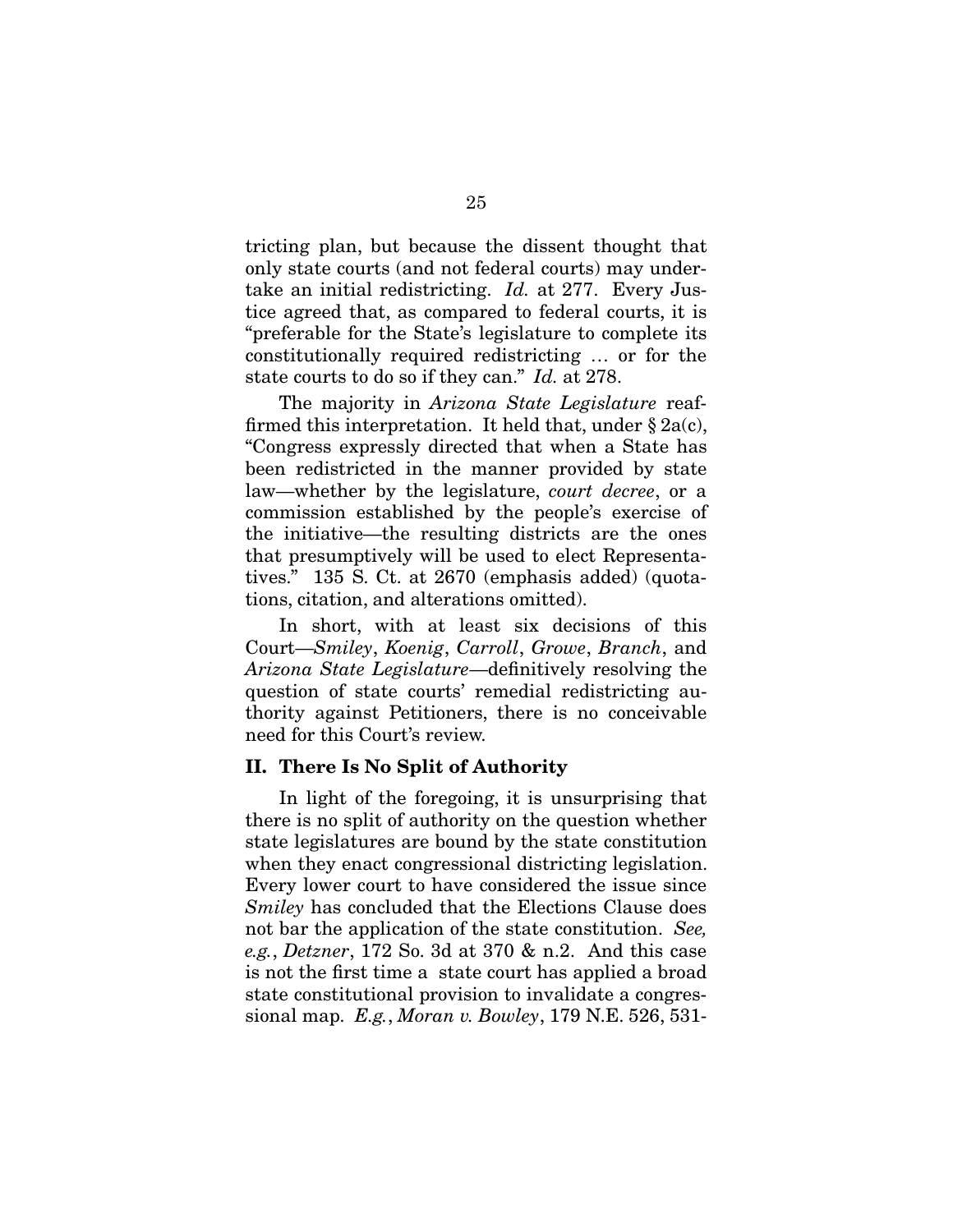32 (Ill. 1932) (applying Illinois Constitution's Free and Equal Elections Clause, before *Wesberry*, to require one-person one-vote; citing additional cases).

Petitioners cite a handful of cases from the 19th century holding that the Elections Clause precluded states from applying state constitutional provisions to regulate federal congressional elections. Pet. 20. But all of these cases pre-dated *Smiley* and this Court's other decisions interpreting that Clause.

None of the post-*Smiley* cases that Petitioners identify remotely hold that a state legislature may enact statutes creating congressional districts in violation of the state constitution. *Wood v. State*, 142 So. 747 (Miss. 1932), has nothing to do with the issue presented here. In that case the court considered whether to grant a writ of mandamus on the ground that the districts violated a federal law, and declined to do so. *Id.* at 748. And the concurrence that Petitioners cite expressly rejects the proposition for which Petitioners cite it, explaining that the state legislature "was in full possession of power and discretion vested in it by section 4, art. 1" *because* "[t]here was no state constitutional restriction upon the Legislature in creating districts." *Id.* at 755 (Ethridge, J., concurring).

*Commonwealth ex rel. Dummit v. O'Connell*, 181 S.W.2d 691 (Ky. 1944), states that the "legislative process must be completed in the manner prescribed by the State Constitution in order to result in a valid enactment," *id.* at 694, and then holds that the statute at issue did not violate any state constitutional provision, *id.* at 696. *Parsons v. Ryan*, 60 P.2d 910 (Kan. 1936), did not even involve a claim that the state law violated the state constitution. And *State ex rel. Beeson v. Marsh*, 34 N.W.2d 279, 282, 286-87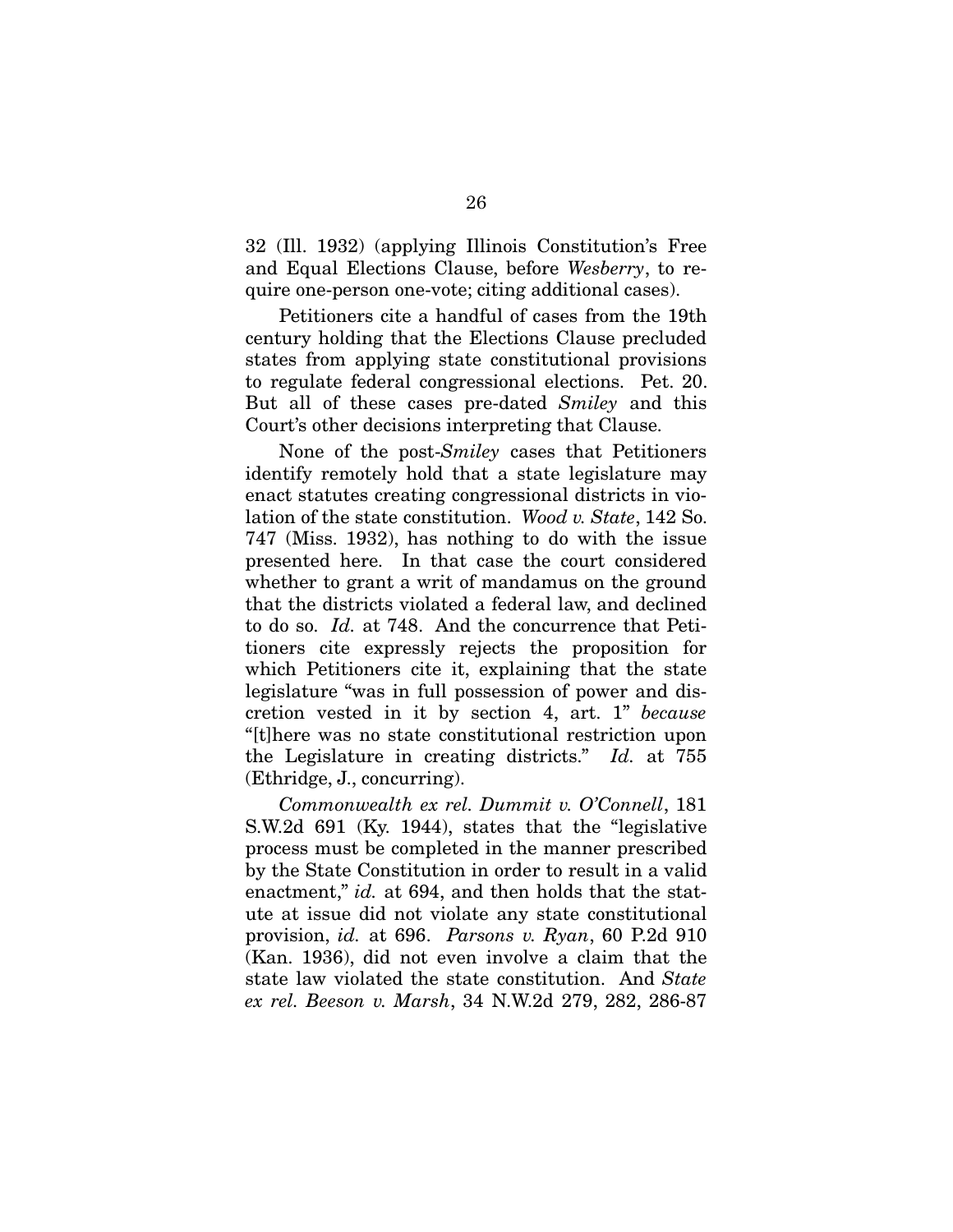(Neb. 1948), concerned *presidential* elections governed by Article II, § 1 of the federal constitution, not Article I, § 4. The same is true of *PG Publishing Co. v. Aichele*, 902 F. Supp. 2d 724, 748 (W.D. Pa. 2012).

Nor are there "differing judicial approaches" (Pet. 26) to the question whether the federal Constitution mandates different treatment of what Petitioners term "explicit" (*id.*) constitutional language. Petitioners do not identify a single decision of any court declining to apply a state constitutional provision on the ground that the provision needed some interpretation; none of the decisions cited at page 26 of the petition draw any such distinction. That is again unsurprising in light of this Court's decisions applying the Equal Protection Clause and other federal constitutional provisions to congressional districting maps, notwithstanding that those provisions require some interpretation. Indeed, Petitioners cite no decision holding in *any* context that federal courts or the federal constitution could disable states from guaranteeing due process, or equal protection, or free speech, or any of the myriad protections that are hallmarks of state (and federal) constitutions.

Nor is this case a proper vehicle to address issues raised by a dissent from denial of certiorari in *Colorado General Assembly v. Salazar*, 541 U.S. 1093 (2004). That dissent raised the very different question whether state courts can entirely prohibit state legislatures from redistricting. The petitioners there did "not disput[e] state courts' remedial authority to impose temporary redistricting plans 'so long as the legislature does not fulfill its duty to redistrict" in a lawful manner. *Id.* at 1094. Here, the state high court gave the legislature the opportunity to redistrict in a constitutional manner and stepped in only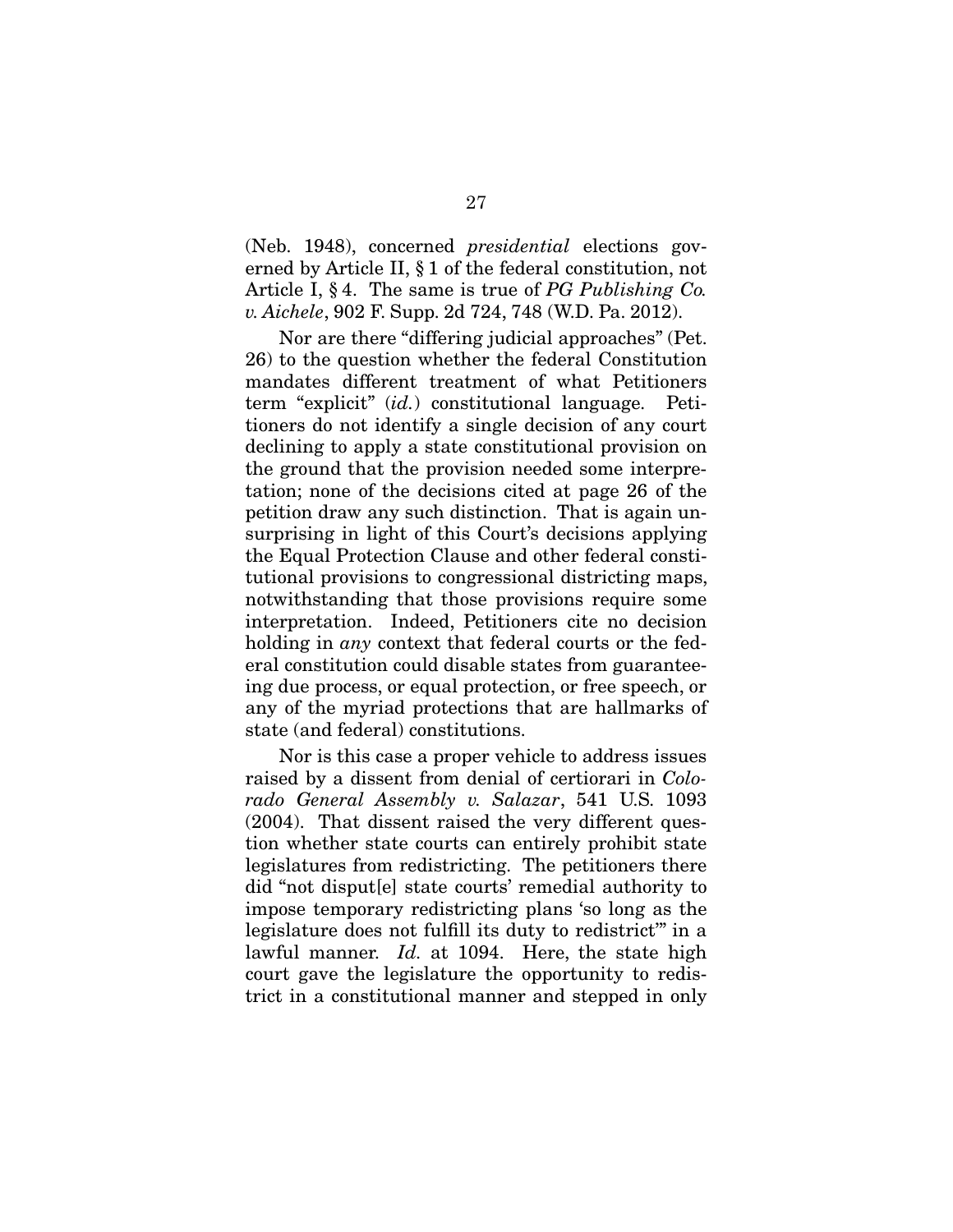after the legislature failed to do so—again, precisely as *Growe* encouraged.

## III. This Petition Presents a Poor Vehicle for Resolving Any Elections Clause Question

#### A. Petitioners' Elections Clause Arguments Are Doubly Estopped

There is a dispositive vehicle problem that alone should prevent this Court from granting certiorari: Petitioners are judicially estopped from asserting their Elections Clause arguments in this Court.

To determine whether a party is judicially estopped under federal law, courts consider whether (1) the party's position is "clearly inconsistent with its earlier position"; (2) "the party has succeeded in persuading a court to accept that party's earlier position"; and (3) "the party seeking to assert an inconsistent position would derive an unfair advantage ... if not estopped." *New Hampshire v. Maine*, 532 U.S. 742, 750-51 (2001) (quotations omitted). All three factors are met here. Indeed, it is difficult to imagine a clearer case where estoppel is warranted "to prevent improper use of judicial machinery." *Id.* (quotations omitted).

## 1. Petitioners Previously Argued that the Pennsylvania State Courts Had Power To Review and Remedy the 2011 Map

a. Petitioners advanced the opposite of their current position in separate litigation. On October 16, 2017, in a parallel federal lawsuit challenging the 2011 map, Petitioners argued that *Growe* "required" the federal court to stay or abstain because the Pennsylvania state courts had authority, and indeed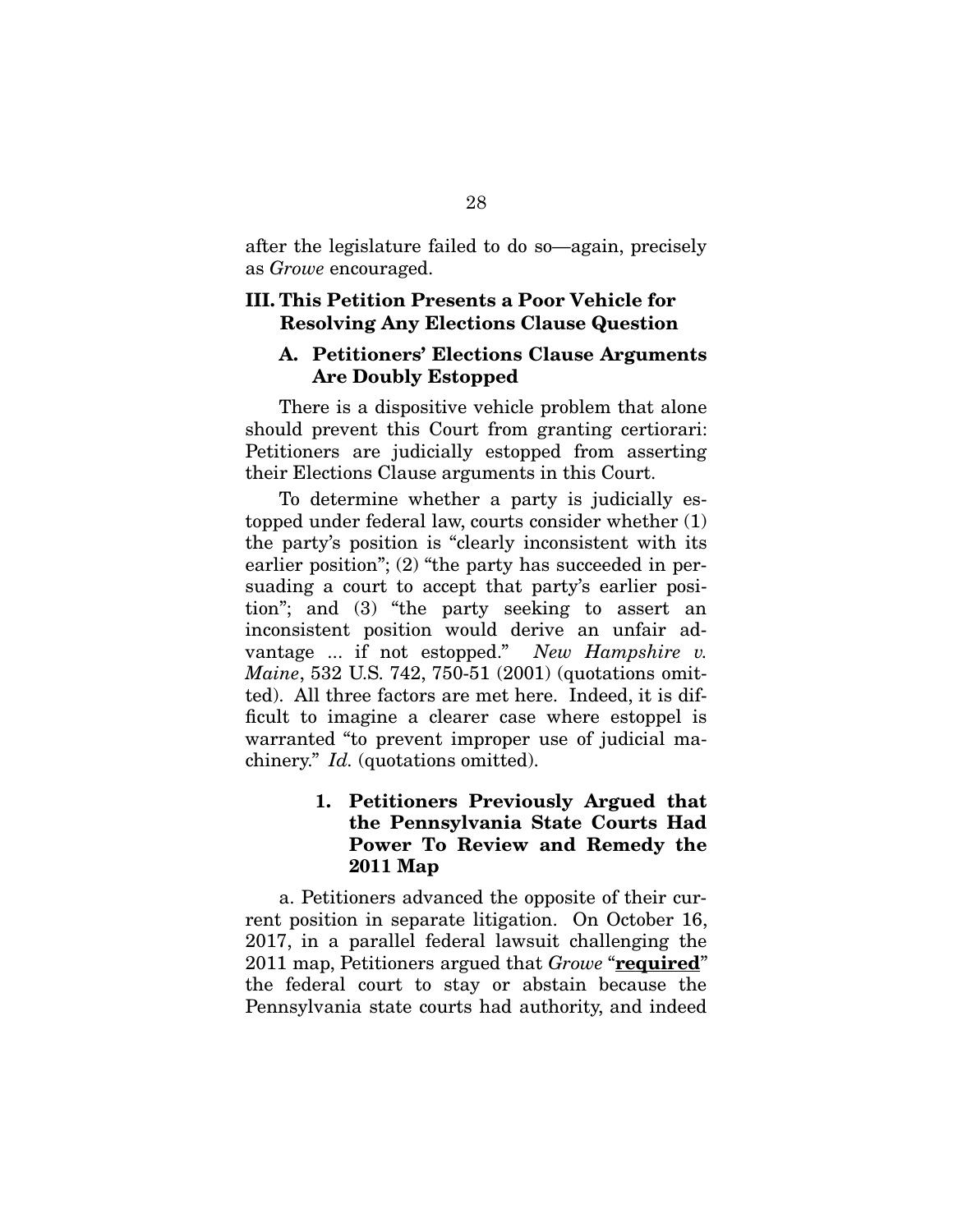primacy, to address challenges to Pennsylvania's congressional plans. Mot. to Stay and/or Abstain at 25, *Agre v. Wolf*, No. 17-cv-4392, ECF No. 45-2 (E.D. Pa. Oct. 2, 2017). When the district court denied the motion, Petitioner sought emergency mandamus relief in this Court. They explained that, under "principles of federalism" and this Court's precedents in *Growe* and *Scott v. Germano*, 381 U.S. 407 (1965), "federal judges are '*required* … to defer consideration of disputes involving redistricting where the State, through its legislative *or* judicial branch, has begun to address that highly political task itself.'" Emergency Mandamus Pet'n at 13-14, *In re Michael C. Turzai*, No. 17-631 (2017) (summarizing *Growe*, 507 U.S. at 33) (emphasis by Petitioners). In a section titled "The District Court Usurped the Power of the Pennsylvania State Courts," Petitioners wrote:

[T]here can be no question that the Pennsylvania state courts have already begun the "highly political task" of addressing the challenges to the 2011 Plan. Because federal courts are *required*  to defer adjudication of a redistricting matter that a state legislative or judicial branch is already considering, the District Court usurped the power of the Pennsylvania appellate courts[.]

#### *Id.* at 18-19.

While this Court denied mandamus, Petitioners subsequently succeeded in persuading a lower federal court to enter a stay based on the exact same argument. On November 20, 2017, in a second federal lawsuit challenging Pennsylvania's 2011 map, Petitioners again argued that the federal court was "required" to defer to the Pennsylvania state courts,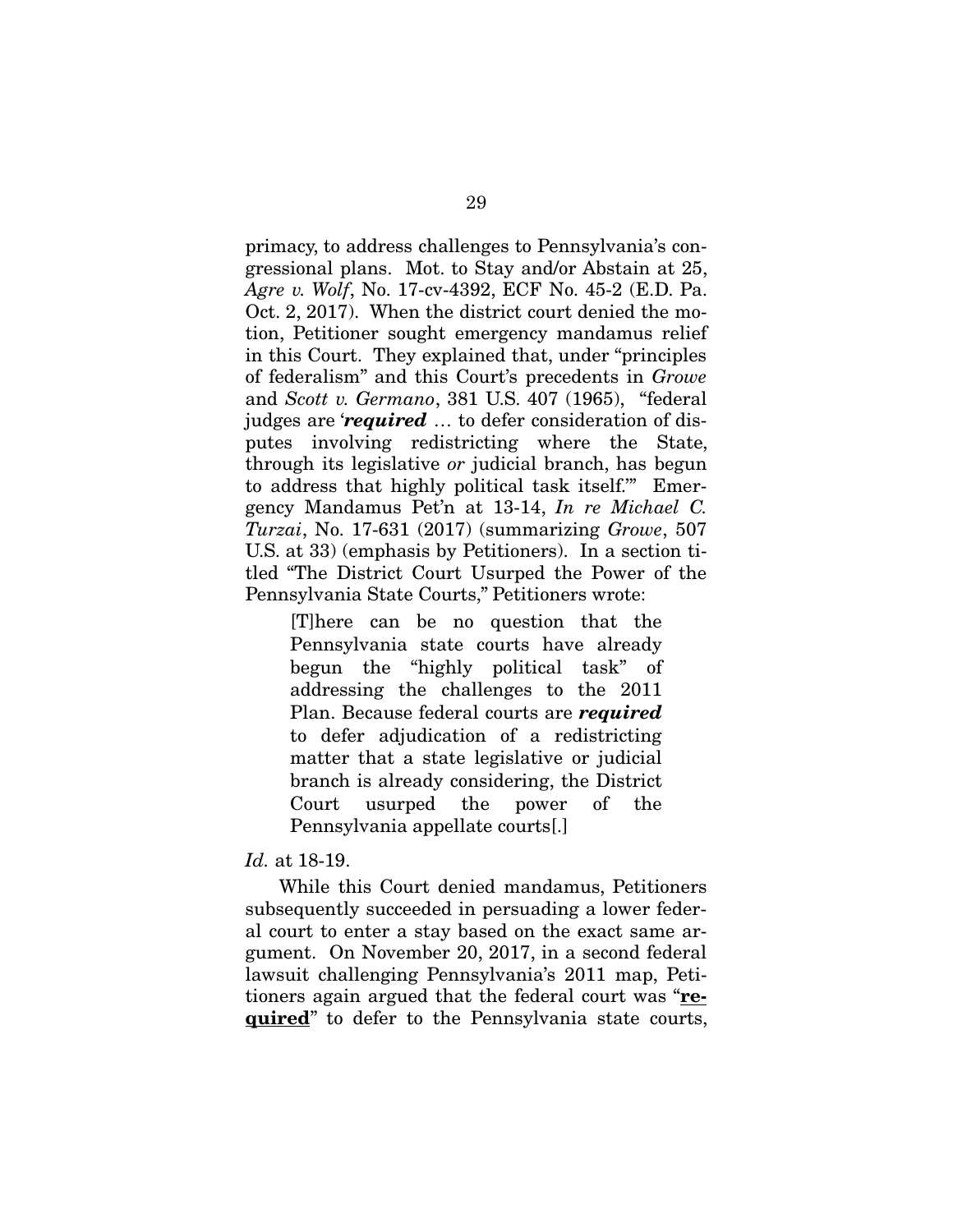because state courts are valid and preferable "agents of apportionment." Mot. to Stay and/or Abstain at 23-26, *Diamond v. Torres*, No. 5:17-cv-5054, ECF No. 26-4 (E.D. Pa.). The federal court granted an initial stay on November 22, and subsequently extended the stay through January 8, 2018 on the basis of this state court action. *Diamond*, ECF Nos. 40, 48.

After the stay expired, Petitioners filed a new stay motion, again asserting that the "legislative *or* judicial branch" of a state has authority to review and remedy congressional maps in the first instance. *Diamond*, ECF No. 69-2 at 16 (emphasis in original).

On January 22, 2018—after the Pennsylvania Supreme Court struck down the 2011 map under the state constitution and set forth the timeline for the legislature to enact a new map—Petitioners filed a reply brief in *Diamond* again asserting that the federal court had to defer to Pennsylvania's "judicial branches" under the "plain language of *Growe*." *Diamond*, ECF No. 81 at 2, 5.

On January 23, the *Diamond* court stayed the case indefinitely "upon consideration of Legislative Defendants' motion to stay (Doc. No. 69), as well as the *per curiam* order entered by the Supreme Court of Pennsylvania on January 22, 2018 in *League of Women Voters of Penn. v. Commw. of Penn.*" *Diamond*, ECF No. 84. The parties eventually stipulated to a dismissal.

Under these circumstances, there can be no dispute that Petitioners have taken inconsistent positions. Petitioners remarkably now assert that it is an "open question" whether *Growe* applies in cases such as this, and that, at most, *Growe* allows state courts to address "violations of *federal* law" in congressional redistricting, not state law. Pet. 32. But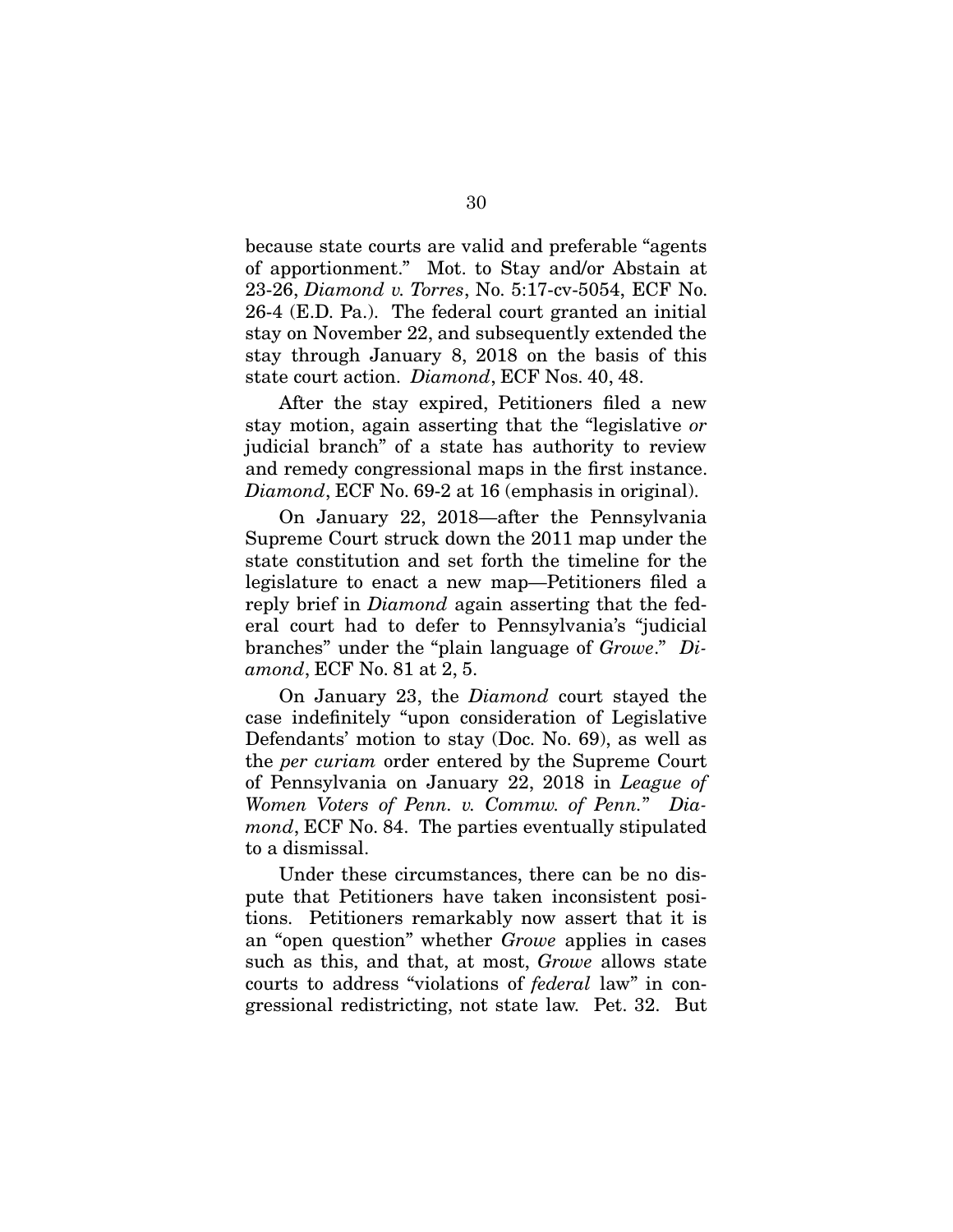Petitioners previously told this Court that *Growe* was so clearly controlling that it warranted mandamus relief. Petitioners continued to rely heavily on *Growe* in obtaining a stay in *Diamond*. While Petitioners now argue that the Elections Clause "commits power" to regulate congressional redistricting *only* to state legislatures and Congress, and that "[s]tate courts are delegated none of this authority," Pet 15, Petitioners previously told this Court and the *Diamond* court that state courts are "agents of apportionment." *Diamond*, ECF No. 69-2 at 16; *see* No. 81 at 2. And whereas Petitioners now contend that only federal, and not state, law may constrain congressional plans, Petitioners argued to the *Diamond* court that "state courts, rather than federal courts," are preferable forums to address challenges to congressional plans. *Diamond*, ECF No. 69-2 at 16. Petitioners so argued even though they knew that the ongoing state court case raised *only* state-law claims.

Significantly, Petitioners reiterated these arguments in *Diamond* even *after* the Pennsylvania Supreme Court issued its January 22 order setting forth the remedial timeline. *Diamond*, ECF No. 81. Far from arguing that the state high court's decision and remedial process were invalid, Petitioners cited them as a reason for the federal court to stay its hand. *See id.*

b. Petitioners "succeeded" in making this argument to the federal *Diamond* court. *New Hampshire*, 532 U.S. at 750-51. The *Diamond* court granted a full stay based on Petitioners' argument that state courts such as the Pennsylvania Supreme Court have primacy in addressing congressional redistricting challenges. *Diamond*, ECF No. 84. Petitioners accrued significant benefits from this stay: it allowed them to avoid discovery and trial in federal court,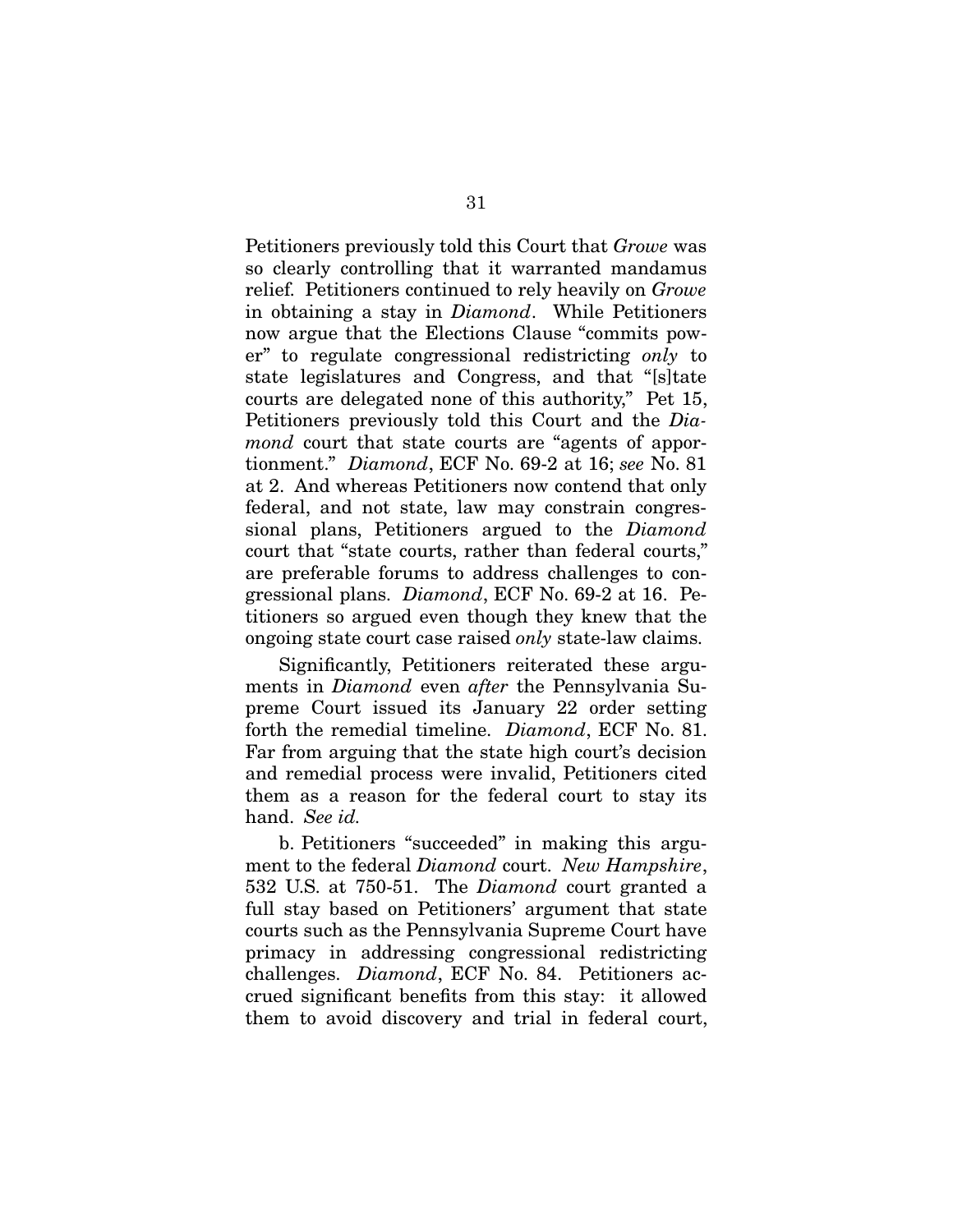and led the *Diamond* plaintiffs to agree to dismiss the case.

c. Judicial estoppel is necessary to prevent Petitioners from "deriv[ing] an unfair advantage" and abusing the "judicial machinery." *New Hampshire*, 532 U.S. at 750-51. If this Court were to ultimately rule in Petitioners' favor, Petitioners will have obtained relief in two different courts based on diametrically opposed positions: (1) a stay, and then dismissal, in *Diamond* based on the argument that state courts have primary authority to review and remedy congressional districting challenges, including under state law; and (2) a victory in this Court based on the argument that Pennsylvania Supreme Court had no authority to resolve the challenge to the 2011 map. This is reason alone to deny certiorari.

## 2. Petitioners Successfully Urged this Court to Dismiss a Direct Appeal Based on the State Court Decision They Now Challenge as Invalid

Petitioners are judicially estopped for a second reason: shortly before filing their Petition, they successfully argued to this Court that the federal *Agre*  case was moot because of the state high court decision in this case.

In *Agre v. Wolf*, an unsuccessful lawsuit challenging the 2011 map under the U.S. Constitution, Petitioners argued to this Court that the plaintiffs' appeal was "moot" because "the 2011 Plan . . . is no longer in effect." Mot. to Affirm at 8, Agre v. Wolf, No. 17-1339 (Apr. 23, 2018). They wrote: "Because the Pennsylvania Supreme Court invalidated the 2011 Plan, imposed a new plan, and identified specific cri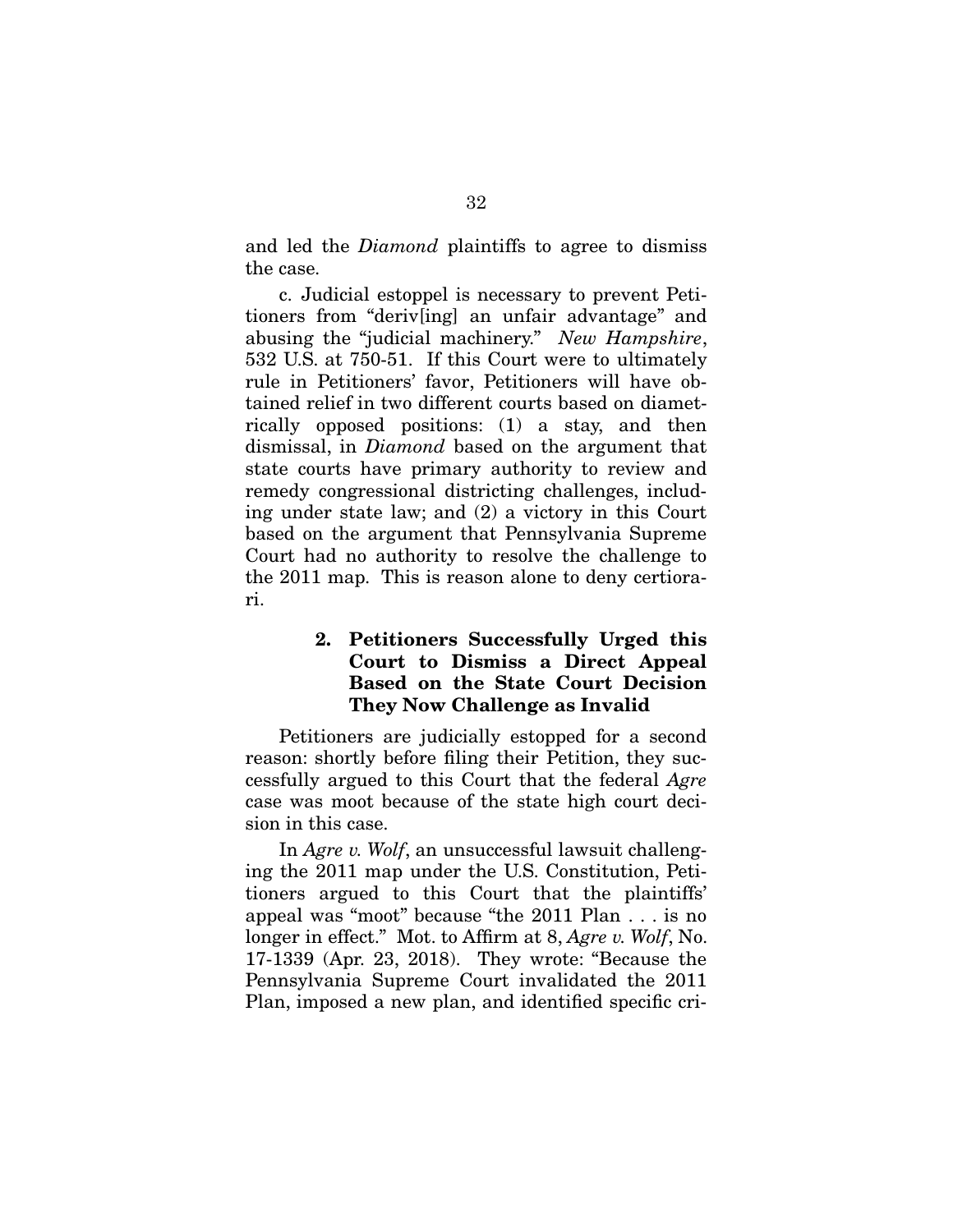teria that future plans must satisfy to comply with Pennsylvania law, this case is no longer definite and concrete, and the parties have no current adverse legal interests." *Id.* at 9. Petitioners have now taken a "clearly inconsistent" position, *see New Hampshire*, 532 U.S. at 750, telling this Court that the "2011 Plan is the plan that … should govern Pennsylvania's congressional elections." Pet. 2.

Petitioners "succeeded in persuading [this] [C]ourt to accept [their] earlier position." *New Hampshire*, 532 U.S. at 750. This Court stated: "The appeal is dismissed as moot." *Agre v. Wolf*, 138 S. Ct. 2576, 2576 (2018).

For this reason too, judicial estoppel is necessary to prevent Petitioners from "deriv[ing] an unfair advantage" and abusing the "judicial machinery." *New Hampshire*, 532 U.S. at 750-51. Petitioners might have asked this Court to defer adjudication of the *Agre* appeal until this Court had resolved this petition for certiorari and, if granted, the merits of this case. *See generally Growe*, 507 U.S. at 32 ("We have required deferral … when a constitutional issue in the federal action will be mooted or presented in a different posture following conclusion of the statecourt case."); *id.* at 32 n.1 (similar). But Petitioners did not request deferral or abstention in their Motion to Affirm in Agre; instead, they urged dismissal on the ground that the Pennsylvania Supreme Court's decision was final and that the *Agre* plaintiffs' claims were thus moot.

It would be fundamentally unfair for this Court to dismiss the appeal in *Agre* as "moot" on the basis of the Pennsylvania Supreme Court's decision, but then overturn that very same decision.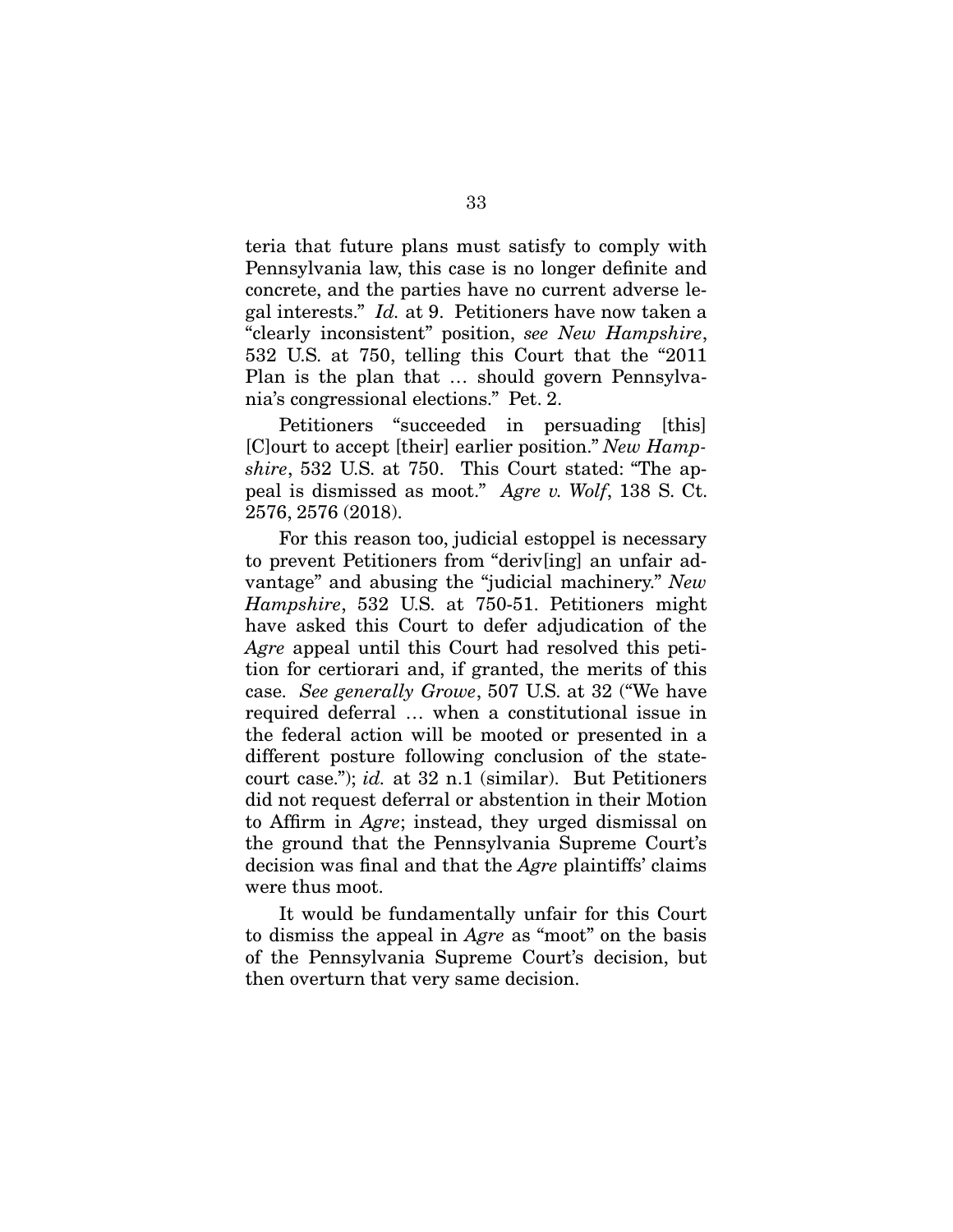#### B. There Are Other Significant Vehicle Problems

Multiple other issues render this a poor vehicle for resolving any Elections Clause question.

First, as stated above, Petitioners expressly conceded at oral argument before the Pennsylvania Supreme Court that the traditional districting criteria, which the state court eventually adopted, were valid criteria for assessing the validity of the 2011 map. They have waived any argument to the contrary.

Second, with respect to the state high court's remedy, Petitioners repeatedly complain about the short time the General Assembly was given to enact a new congressional map. But the petition does not actually present any argument regarding the constitutionality of the timing of the state high court's remedial process. In any event, Petitioners have again waived any such complaint. Petitioners asked the Pennsylvania Supreme Court for "at least three weeks" to pass a new plan if the court struck down the 2011 map, Oral Arg. Video at 1:45:53-1:46:09, and the Pennsylvania Supreme Court gave them the time that they asked for.

Finally, this Court's intervention is unwarranted because the Pennsylvania Supreme Court's remedial plan is in place and indisputably will govern the 2018 elections. The only election that would be impacted by a decision by this Court would be the 2020 elections. But although many months have passed since the decision below, Petitioners have never made an effort to pass a compliant plan or to submit it to the Pennsylvania Supreme Court and ask the court to install that plan for the 2020 elections. Under these circumstances they should not be heard to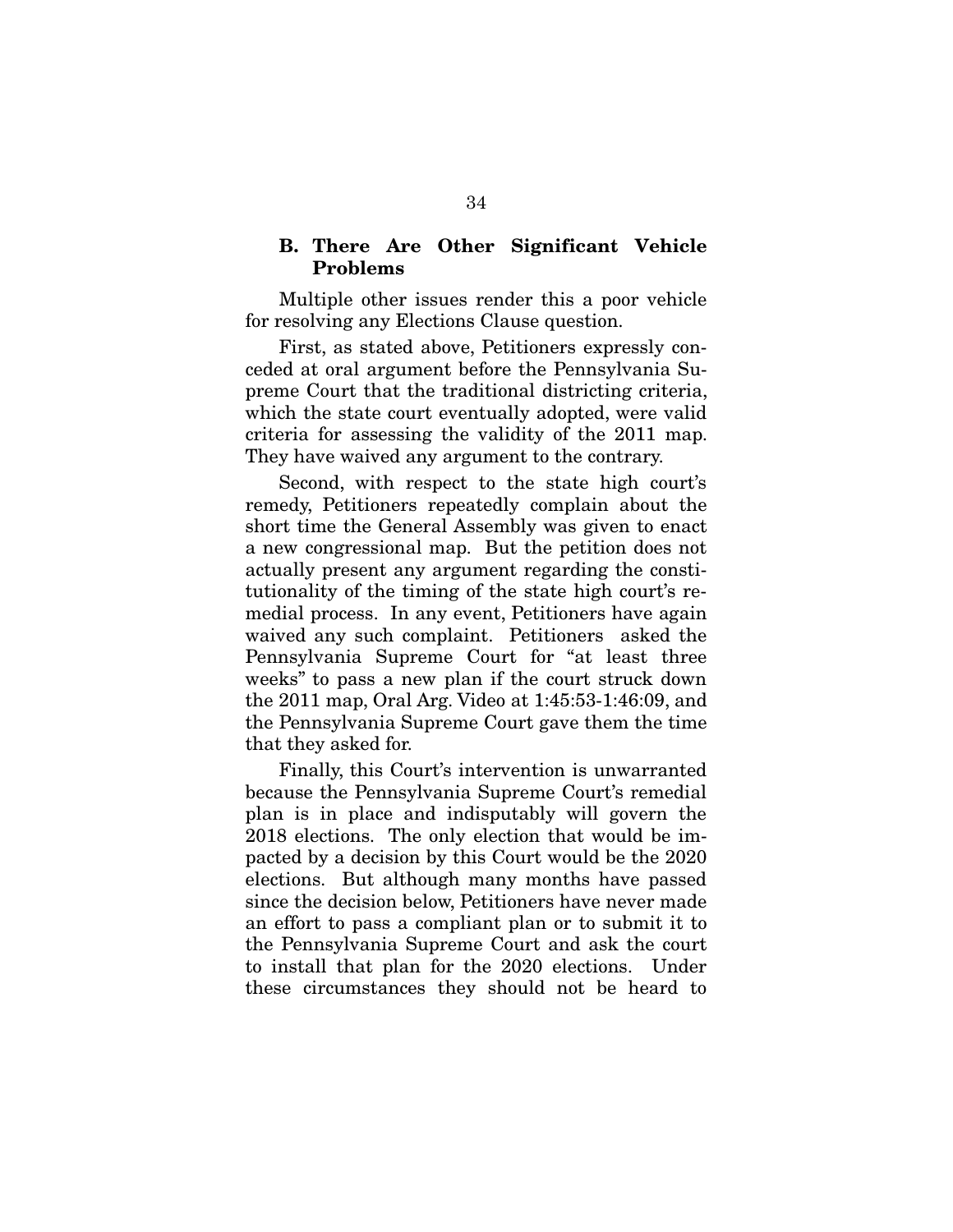complain that the court has supplanted the legislature.

### C. This Court Should Not Intervene in Disputes Between Branches of State Government

This Court should independently deny the petition because federal courts should not be adjudicating disputes between branches of state government "regarding their respective powers." *Ariz. State Legislature*, 135 S. Ct. at 2695 (Scalia, J., dissenting). This Court has long been reluctant to intervene in disputes between other branches of the *federal* government, *e.g.*, *Raines v. Byrd*, 521 U.S. 811, 819-20 (1997), and should be even more reluctant to referee disputes between branches of a state government. As Justices Scalia and Thomas explained in an Elections Clause challenge in *Arizona State Legislature*, separation of powers principles and the limited role of the federal judiciary dictate that it is simply not the "business" of federal courts to resolve disputes between branches of state government over their allocation of power. 135 S. Ct. at 2695.